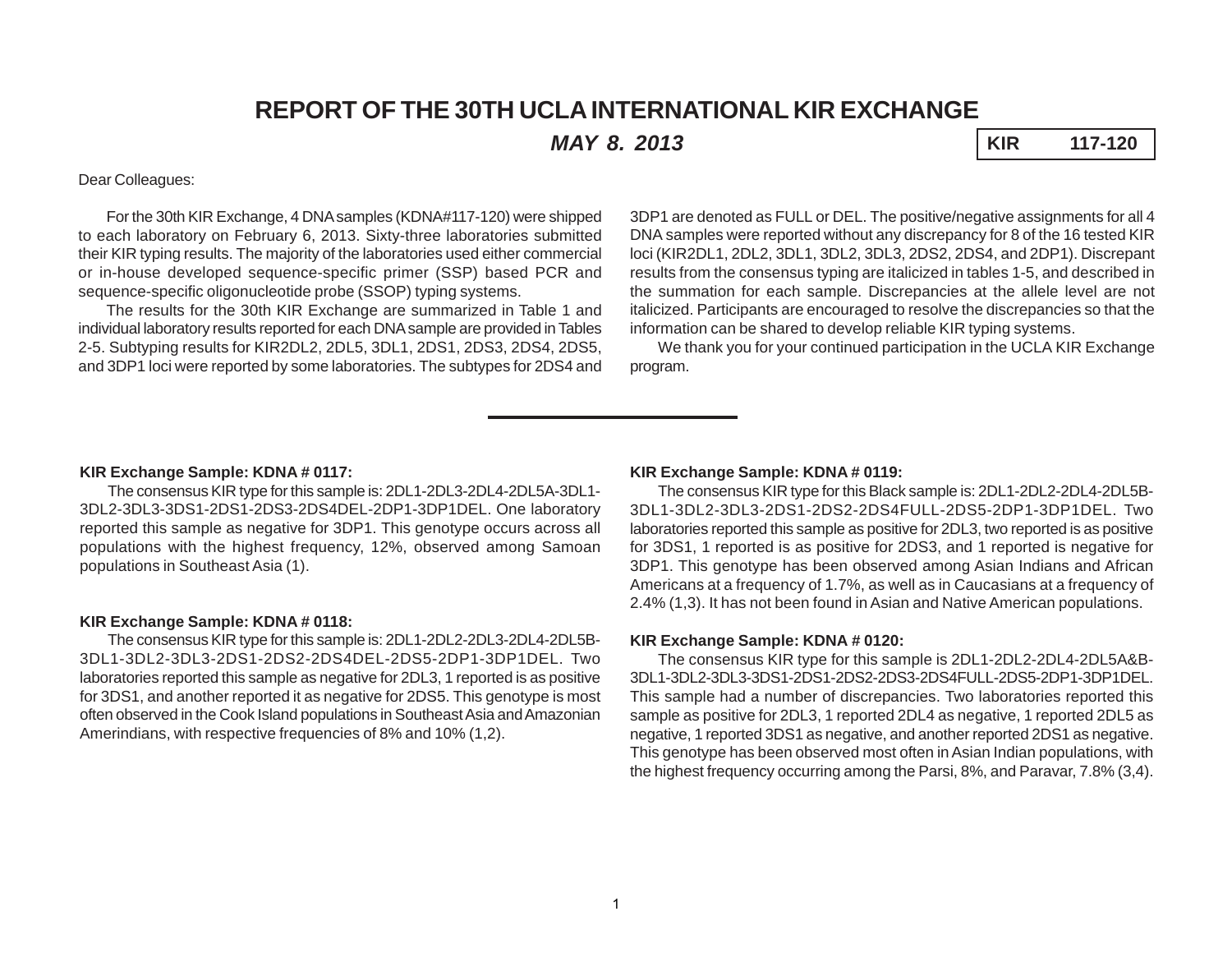# **References**

- 1. Norman, P. J., C. V. Carrington, M. Byng, L. D. Maxwell, M. D. Curran, H. A. Stephens, D. Chandanayingyong, D. H. Verity, K. Hameed, D. D. Ramdath, and R. W. Vaughan. 2002. Natural killer cell immunoglobulinlike receptor (KIR) locus profiles in African and South Asian populations. Genes Immun 2002;3:86-95.
- 2. Ewerton PD, Leite Mde M, Magalhaes M, Sena L, Melo dos Santos EJ. Amazonian Amerindians exhibit high variability of KIR profiles. Immunogenetics 2007;59:625-630.
- 3. Rajalingam, R., Du, Z., Meenagh, A., Luo, L., Kavitha, V. J., Pavithra-Arulvani, R., Vidhyalakshmi, A., Sharma, S. K., Balazs, I., Reed, E. F., et al*.* 2008. Distinct diversity of KIR genes in three southern Indian populations: comparison with world populations revealed a link between KIR gene content and pre-historic human migrations. Immunogenetics 2008;60:207-217.
- 4. Kulkarni S, Single RM, Martin MP, Rajalingam R, Badwe R, Joshi N, Carrington M. Comparison of the rapidly evolving KIR locus in Parsis and natives of India. Immunogenetics 2008;60:121-129.

*Arlene Locke, Marie Lau, Elaine F. Reed, and Raja Rajalingam NEXT MAILING DATE: August 7, 2013*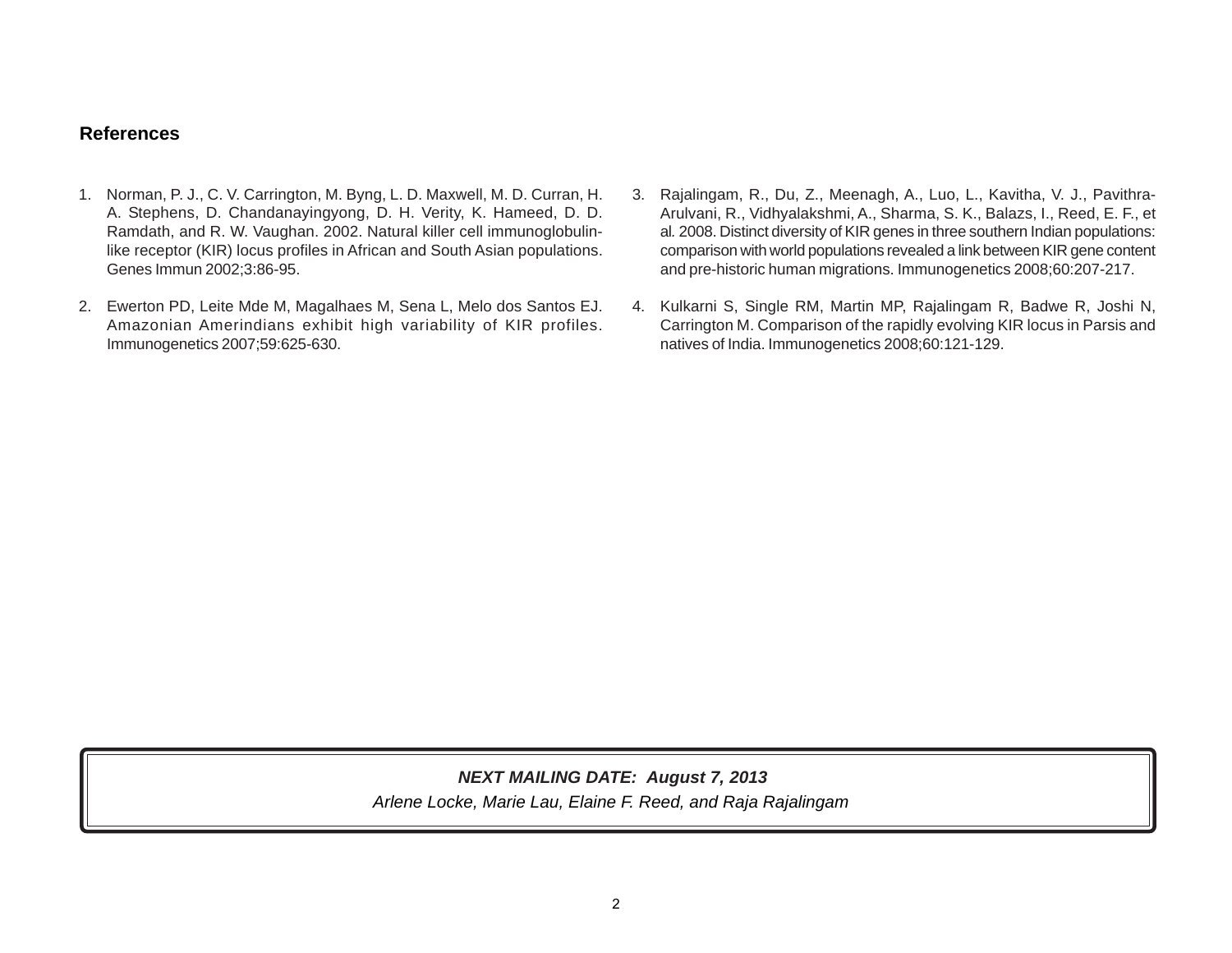|                   |            |                        |                |                                                  |                              |                                        | Table 1. Summary of the 30 <sup>th</sup> KIR Exchange (KDNA#117-120)                                                                                                                                                       |                                                                          |                      |                       |                              |                                                                                  |             |                                     |                                                         |                          |                       |                                                                                        |
|-------------------|------------|------------------------|----------------|--------------------------------------------------|------------------------------|----------------------------------------|----------------------------------------------------------------------------------------------------------------------------------------------------------------------------------------------------------------------------|--------------------------------------------------------------------------|----------------------|-----------------------|------------------------------|----------------------------------------------------------------------------------|-------------|-------------------------------------|---------------------------------------------------------|--------------------------|-----------------------|----------------------------------------------------------------------------------------|
| <b>KIR</b><br>Ex. | <b>DNA</b> | reporting 2DL1<br>labs |                | <b>2DL2</b>                                      | 2DL3                         | <b>2DL4</b>                            | <b>2DL5</b>                                                                                                                                                                                                                | 3DL1                                                                     | 3DL <sub>2</sub>     | 3DL3                  | 3DS1                         | <b>2DS1</b>                                                                      | <b>2DS2</b> | <b>2DS3</b>                         | <b>2DS4</b>                                             | <b>2DS5</b>              | <b>2DP1</b>           | 3DP1                                                                                   |
|                   | #0117      | 63                     | <b>POS NEG</b> |                                                  | <b>POS</b>                   | <b>POS</b><br>NT [2]                   | <b>POS</b><br>A [19]<br>A*0010101- *01202 [1]<br>A*001-*012 [1]<br>A*00501 [1]                                                                                                                                             | <b>POS</b><br>*001 [2]<br>*001-*003 [1]                                  | <b>POS</b><br>NT [1] | <b>POS</b><br>NT [2]  | <b>POS</b>                   | <b>POS</b><br>*0020101-*008 [2]<br>*002-*008 [2]<br>$*002$ [1]                   | NEG POS     | *00201 [1] DEL [31]                 | <b>POS</b><br>FULL, DEL [2]                             | <b>NEG</b>               | <b>IPOS</b><br>NT [2] | <b>POS</b><br>DEL [21]<br><b>FULL</b> [1]<br>FULL, DEL [1]<br><b>NEG [1]</b><br>NT [3] |
|                   | #0118      | 63                     | <b>POS</b>     | <b>POS</b><br>$*004$ [1]<br>*009 [1]             | <b>POS</b><br><b>NEG</b> [2] | <b>POS</b><br>NT [2]                   | <b>POS</b><br>B [13]<br>B*003-*00602 [2]<br>B*003-*006 [2]<br>B*003/ *00602 [1]<br>B*003 [1]<br>A, B [2]                                                                                                                   | <b>POS</b><br>*00401 [1]<br>$*004$ [1]<br>*00401-*00403 [1]              | <b>POS</b><br>NT [1] | <b>POS</b><br>NT [2]  | <b>NEG</b><br>POS[1]         | <b>POS</b><br>*0020101-*008 [2]<br>*002-*008 [2]<br>*002 [1]<br>*004/*008 [1]    | <b>POS</b>  | <b>INEG</b>                         | <b>IPOS</b><br><b>DEL</b> [30]<br>FULL, DEL [3] NEG [1] | <b>POS</b><br>$*003$ [1} | <b>IPOS</b><br>NT [2] | <b>POS</b><br><b>DEL</b> [18]<br>*003 [3]<br>FULL, DEL [1]<br>NT [3]                   |
| #30               | #0119      | 63                     | <b>POS</b>     | <b>IPOS</b><br>$*001 -$<br>$*003/$<br>$*005$ [1] | <b>NEG</b><br>POS [2]        | <b>POS</b><br>NT [2]                   | <b>IPOS</b><br>B [17]<br>B*002-*013 [1]<br>B*003/ *006 [1]<br>B*0020101-*00202/ *004-<br>*00601/ *00603-*01303/<br>*003/ *00602 [1]<br>B*0020101-*00202/*004-<br>*00601/ *00603-*01303 [1]<br>B*00601-*011 [1]<br>A, B [2] | <b>POS</b><br>$*001$ [1]<br>$*006$ [1]<br>*001-*003/ *005-<br>$*009$ [1] | <b>POS</b><br>NT [1] | <b>IPOS</b><br>NT [2] | <b>NEG</b><br>POS [2]        | <b>POS</b><br>*002-*008 [3]<br>*0020101-*008 [1]<br>$*002$ [1]<br>*004/ *008 [1] | <b>POS</b>  | <b>INEG</b><br>POS [1]              | <b>POS</b><br><b>FULL</b> [32]                          | <b>POS</b>               | <b>IPOS</b><br>NT [2] | <b>POS</b><br><b>DEL [22]</b><br>FULL, DEL [1]<br><b>NEG [1]</b><br>NT [3]             |
|                   | #0120      | 63                     | <b>IPOS</b>    | <b>POS</b><br>$*001 -$<br>$*003/$<br>*005 [1]    | <b>NEG</b><br><b>POS [2]</b> | <b>POS</b><br><b>NEG [1]</b><br>NT [2] | <b>Fos</b><br>A, B [16]<br>A*00101-B*00201 [1]<br>A*0010102-*01202,<br>B*0020101-*002002/ *004-<br>*00602/ *00603-*1303 [1]<br><b>NEG [1]</b>                                                                              | <b>POS</b><br>$*001$ [1]<br>*01502 [1]<br>*001-*003/ *005/<br>$*009$ [1] | <b>POS</b><br>NT [1] | <b>IPOS</b><br>NT [2] | <b>POS</b><br><b>NEG [1]</b> | <b>IPOS</b><br>*002-*008 [3]<br>*0020101-*008 [1]<br>*002 [1]<br><b>NEG</b> [1]  | <b>POS</b>  | <b>IPOS</b><br>*00103 [1] FULL [32] | <b>IPOS</b>                                             | <b>POS</b>               | <b>POS</b><br>NT [2]  | <b>POS</b><br><b>DEL [22]</b><br>FULL, DEL [1]<br>NT [3]                               |

## **KEY for Table 1**

[ ] - number of labs reporting allele assignment/POS/NEG/NT

NEG - Absence of gene

NT - Not typed

italics - assignment different from consensus

### **KEY for Tables 2-5**

italics - assignment different from consensus POS - Presence of gene SSOP - Sequence-specific oligonucleotide probing-based typing SBT - Sequencing-based typing RSSOP - Reverse Sequence-specific oligonucleotide probing-based typing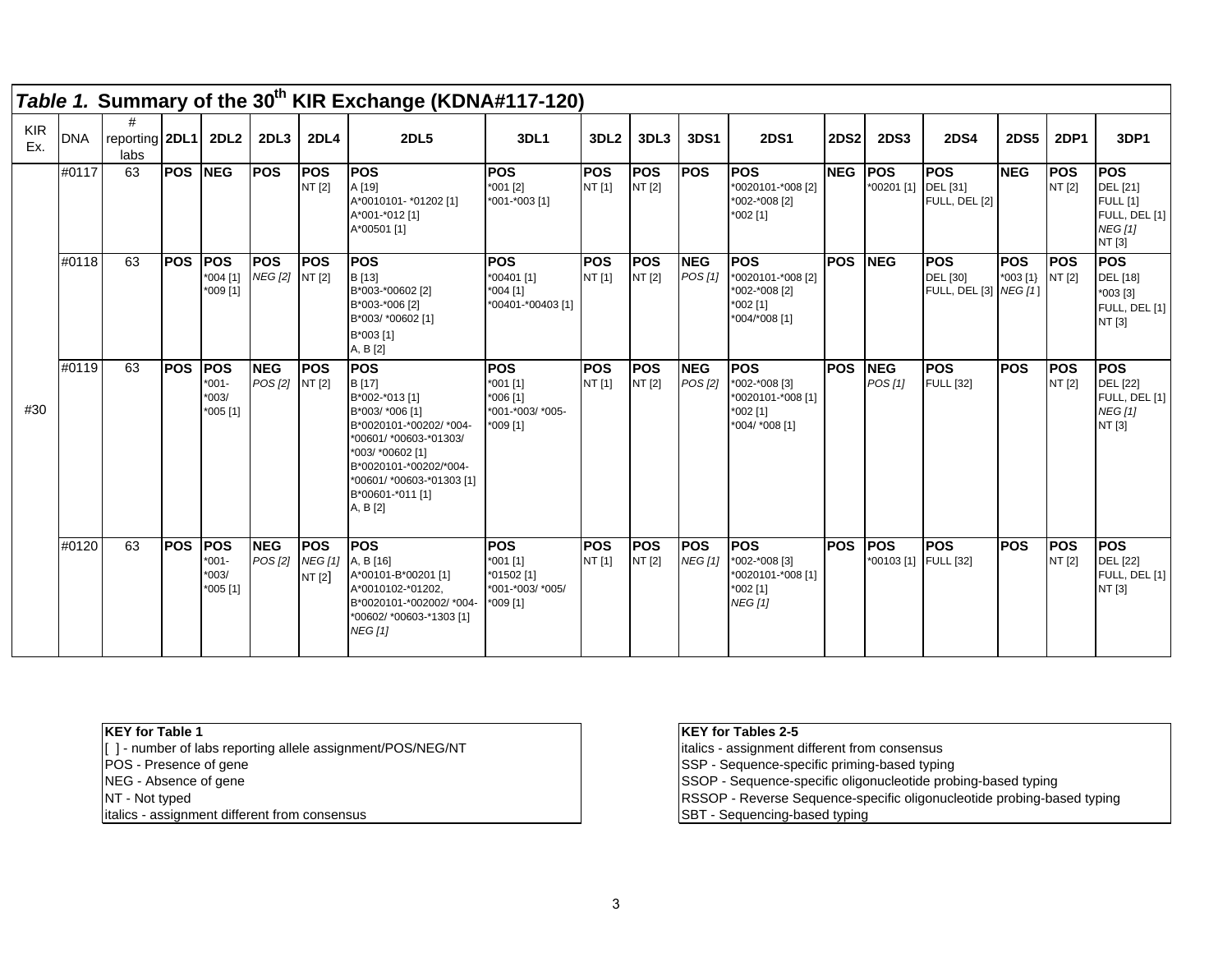|      | Table 2. KIR Exchange Sample: KDNA #117 |            |                     |            |            |                |            |                  |            |            |             |             |             |             |             |             |              |                 |
|------|-----------------------------------------|------------|---------------------|------------|------------|----------------|------------|------------------|------------|------------|-------------|-------------|-------------|-------------|-------------|-------------|--------------|-----------------|
|      | <b>CTR Investigator Name</b>            |            | 2DL1 2DL2 2DL3 2DL4 |            |            | <b>2DL5</b>    | 3DL1       | 3DL <sub>2</sub> | 3DL3       | 3DS1       | <b>2DS1</b> | <b>2DS2</b> | <b>2DS3</b> | <b>2DS4</b> | <b>2DS5</b> | <b>2DP1</b> | 3DP1         | <b>METHOD</b>   |
|      | 5488 Adams, Sharon                      | POS        | <b>NEG</b>          | <b>POS</b> | POS        | A              | POS        | POS              | <b>POS</b> | POS        | POS         | <b>NEG</b>  | POS         | <b>DEL</b>  | <b>NEG</b>  | POS         | <b>DEL</b>   | <b>SSP</b>      |
| 234  | Amador, Alexandra                       | POS        | <b>NEG</b>          | POS        | POS        | POS            | POS        | POS              | POS        | POS        | POS         | <b>NEG</b>  | POS         | POS         | <b>NEG</b>  | POS         | POS          | <b>SSOP</b>     |
|      | 16 Askar, Medhat                        | POS        | <b>NEG</b>          | POS        | POS        | $\overline{A}$ | POS        | POS              | POS        | POS        | POS         | <b>NEG</b>  | POS         | <b>DEL</b>  | <b>NEG</b>  | POS         | <b>DEL</b>   | SSOP,SSP        |
|      | 8038 Cao, Kai                           | POS        | <b>NEG</b>          | POS        | POS        | POS            | POS        | POS              | <b>POS</b> | POS        | POS         | <b>NEG</b>  | POS         | <b>DEL</b>  | <b>NEG</b>  | POS         | POS          | <b>SSOP</b>     |
|      | 8025 Carrington&Marti                   | POS        | <b>NEG</b>          | POS        | POS        | POS            | POS        | POS              | POS        | POS        | POS         | <b>NEG</b>  | POS         | <b>DEL</b>  | <b>NEG</b>  | POS         | <b>NT</b>    | <b>SSP</b>      |
| 3224 | Chen, Dong-Feng                         | POS        | <b>NEG</b>          | <b>POS</b> | POS        | POS            | POS        | <b>POS</b>       | POS        | POS        | POS         | <b>NEG</b>  | POS         | POS         | <b>NEG</b>  | <b>POS</b>  | POS          | SSP,SSOP        |
|      |                                         |            |                     |            |            |                |            |                  |            |            |             |             |             |             |             |             |              |                 |
|      | 3632 Colombe, Beth                      | <b>POS</b> | <b>NEG</b>          | POS        | POS        | Α              | POS        | POS              | POS        | POS        | 002-*008    | <b>NEG</b>  | POS         | <b>DEL</b>  | <b>NEG</b>  | POS         | <b>DEL</b>   | <b>SSP</b>      |
|      | 8050 Cook, Daniel J.                    | POS        | <b>NEG</b>          | <b>POS</b> | POS        | A*001-*012     | POS        | POS              | POS        | POS        | POS         | <b>NEG</b>  | POS         | <b>DEL</b>  | <b>NEG</b>  | POS         | <b>DEL</b>   | SSP             |
|      | 189 Crowe, Deborah                      | POS        | <b>NEG</b>          | <b>POS</b> | POS        | POS            | POS        | POS              | <b>POS</b> | POS        | POS         | <b>NEG</b>  | POS         | POS         | <b>NEG</b>  | <b>POS</b>  | POS          | SSP, SSOP       |
|      | 8039 Davidson, Maureen                  | <b>POS</b> | <b>NEG</b>          | <b>POS</b> | POS        | POS            | POS        | POS              | <b>POS</b> | POS        | POS         | <b>NEG</b>  | POS         | POS         | <b>NEG</b>  | <b>POS</b>  | POS          | <b>SSOP</b>     |
|      |                                         |            |                     |            |            |                |            |                  |            |            |             |             |             |             |             |             |              |                 |
|      | 124 De Santis, Dianne                   | <b>POS</b> | <b>NEG</b>          | POS        | POS        | POS            | <b>POS</b> | POS              | <b>POS</b> | POS        | POS         | <b>NEG</b>  | POS         | FULL. DEL   | <b>NEG</b>  | <b>NT</b>   | <b>NT</b>    | MULTIPLEX SSP   |
| 8031 | Dinauer, David                          | POS        | <b>NEG</b>          | POS        | POS        | $\overline{A}$ | POS        | POS              | <b>POS</b> | POS        | POS         | <b>NEG</b>  | POS         | DEL         | <b>NEG</b>  | POS         | <b>DEL</b>   | <b>SSP</b>      |
|      | 705 Ellis, Thomas                       | POS        | <b>NEG</b>          | POS        | POS        | POS            | POS        | POS              | <b>POS</b> | POS        | POS         | <b>NEG</b>  | POS         | FULL. DEL   | <b>NEG</b>  | POS         | POS          | <b>SSOP</b>     |
| 8051 | Endres, Robert                          | <b>POS</b> | <b>NEG</b>          | <b>POS</b> | POS        | A              | POS        | POS              | POS        | POS        | POS         | <b>NEG</b>  | POS         | <b>DEL</b>  | <b>NEG</b>  | POS         | <b>DEL</b>   | <b>SSP</b>      |
|      | 2549 Fagoaga, Omar                      | POS        | <b>NEG</b>          | POS        | POS        | $\overline{A}$ | POS        | POS              | <b>POS</b> | POS        | POS         | <b>NEG</b>  | POS         | <b>DEL</b>  | <b>NEG</b>  | POS         | <b>DEL</b>   | <b>SSP</b>      |
|      | 762 Fischer, Gottfried                  | POS        | <b>NEG</b>          | <b>POS</b> | POS        | POS            | POS        | POS              | POS        | POS        | POS         | <b>NEG</b>  | POS         | <b>DEL</b>  | <b>NEG</b>  | POS         | <b>DEL</b>   | <b>SSP</b>      |
|      | 8047 Fuessel, Monika                    | POS        | <b>NEG</b>          | <b>POS</b> | POS        | POS            | POS        | POS              | POS        | POS        | POS         | <b>NEG</b>  | POS         | POS         | <b>NEG</b>  | POS         | POS          | <b>SSP</b>      |
| 8026 | Gardiner, Clair M.                      | POS        | <b>NEG</b>          | <b>POS</b> | POS        | POS            | POS        | POS              | <b>POS</b> | POS        | POS         | <b>NEG</b>  | POS         | POS         | <b>NEG</b>  | <b>POS</b>  | POS          | <b>SSP</b>      |
| 8040 | Gladman/Abji/Pellet                     | POS        | <b>NEG</b>          | POS        | POS        | POS            | POS        | POS              | POS        | POS        | POS         | <b>NEG</b>  | POS         | POS         | <b>NEG</b>  | <b>POS</b>  | POS          | SSP             |
| 4985 | Graff, Ralph J.                         | POS        | <b>NEG</b>          | POS        | POS        | A              | POS        | POS              | POS        | POS        | POS         | <b>NEG</b>  | POS         | POS         | <b>NEG</b>  | POS         | POS          | <b>SSP</b>      |
|      |                                         |            |                     |            |            |                | $*001-$    |                  |            |            | 0020101     |             |             | *003/ *004/ |             |             | $*0030101 -$ |                 |
|      | 8022 Hedlund, Anna                      | POS        | <b>NEG</b>          | <b>POS</b> | POS        | A              | $*003$     | POS              | POS        | POS        | $*008$      | <b>NEG</b>  | POS         | $*006$      | <b>NEG</b>  | POS         | *0080402     | <b>SSP</b>      |
| 1694 | Hesse&Kissel                            | POS        | <b>NEG</b>          | POS        | POS        | POS            | POS        | POS              | POS        | POS        | POS         | <b>NEG</b>  | POS         | POS         | <b>NEG</b>  | POS         | POS          | <b>SSP</b>      |
| 1461 | Hidajat, M.                             | POS        | <b>NEG</b>          | <b>POS</b> | POS        | A              | POS        | POS              | POS        | POS        | POS         | <b>NEG</b>  | POS         | <b>DEL</b>  | <b>NEG</b>  | POS         | <b>DEL</b>   | <b>SSP</b>      |
|      |                                         |            |                     |            |            |                |            |                  |            |            | 0020101     |             |             |             |             |             |              |                 |
|      | 3808 Hogan, Patrick                     | POS        | <b>NEG</b>          | POS        | POS        | Α              | POS        | POS              | POS        | POS        | $*008$      | <b>NEG</b>  | POS         | <b>DEL</b>  | <b>NEG</b>  | POS         | <b>DEL</b>   | <b>SSP</b>      |
|      | 5000 Hsu, Susan H.                      | POS        | <b>NEG</b>          | POS        | POS        | POS            | POS        | POS              | POS        | POS        | POS         | <b>NEG</b>  | POS         | POS         | <b>NEG</b>  | POS         | POS          | SSOP.SSP        |
|      |                                         |            |                     |            |            |                |            |                  |            |            |             |             |             |             |             |             |              | SSP, SSOP, SBT- |
| 2344 | Hurley&Hartzman                         | POS        | <b>NEG</b>          | POS        | POS        | A*00501        | POS        | POS              | POS        | POS        | POS         | <b>NEG</b>  | POS         | <b>DEL</b>  | <b>NEG</b>  | POS         | POS          | 2DL5            |
| 3261 | Iwaki, Yui                              | POS        | <b>NEG</b>          | POS        | POS        | POS            | POS        | POS              | POS        | POS        | POS         | <b>NEG</b>  | POS         | POS         | <b>NEG</b>  | POS         | POS          | <b>SSP</b>      |
|      |                                         |            |                     |            |            |                |            |                  |            |            |             |             |             |             |             |             |              |                 |
|      | 8076 Jaramillo& Gaitonde                | POS        | <b>NEG</b>          | <b>POS</b> | <b>POS</b> | POS            | <b>POS</b> | POS              | <b>POS</b> | <b>POS</b> | POS         | <b>NEG</b>  | POS         | <b>DEL</b>  | <b>NEG</b>  | POS         | POS          | <b>SSP</b>      |
|      | 8035 Kanangat, Siva                     | POS        | <b>NEG</b>          | POS        | POS        | POS            | POS        | POS              | <b>POS</b> | POS        | POS         | <b>NEG</b>  | POS         | POS         | <b>NEG</b>  | POS         | POS          | SSP,SSOP        |
|      | 8079 Kashi, Zahra                       | POS        | <b>NEG</b>          | POS        | POS        | POS            | POS        | POS              | <b>POS</b> | POS        | POS         | <b>NEG</b>  | POS         | POS         | <b>NEG</b>  | <b>POS</b>  | POS          | SSP,SSOP        |
|      | 4337 Kim, Tai-Gyu                       | <b>POS</b> | <b>NEG</b>          | <b>POS</b> | POS        | POS            | POS        | POS              | <b>POS</b> | POS        | POS         | <b>NEG</b>  | POS         | POS         | <b>NEG</b>  | POS         | POS          | <b>SSP</b>      |
|      |                                         |            |                     |            |            |                |            |                  |            |            |             |             |             |             |             |             |              | MULTIPLEX SSP,  |
|      | 8046 Kusnierczyk, Piot                  | POS        | <b>NEG</b>          | POS        | POS        | POS            | POS        | POS              | <b>POS</b> | POS        | POS         | <b>NEG</b>  | POS         | <b>DEL</b>  | <b>NEG</b>  | POS         | POS          | <b>SSP</b>      |
|      | 8071 Kwok, Janette                      | POS        | <b>NEG</b>          | <b>POS</b> | POS        | POS            | POS        | POS              | <b>POS</b> | POS        | POS         | <b>NEG</b>  | POS         | POS         | <b>NEG</b>  | POS         | POS          | <b>SSOP</b>     |
| 791  | Lacelle, Chantale                       | POS        | <b>NEG</b>          | <b>POS</b> | POS        | $\overline{A}$ | POS        | POS              | <b>POS</b> | POS        | POS         | <b>NEG</b>  | POS         | <b>DEL</b>  | <b>NEG</b>  | POS         | <b>DEL</b>   | <b>SSP</b>      |
|      | 278 Lee, Jar-How                        | <b>POS</b> | <b>NEG</b>          | POS        | POS        | POS            | POS        | POS              | <b>POS</b> | POS        | POS         | <b>NEG</b>  | POS         | POS         | <b>NEG</b>  | POS         | POS          | <b>SSOP</b>     |
|      | 8069 Maha, George                       | POS        | <b>NEG</b>          | POS        | POS        | A              | POS        | POS              | <b>POS</b> | <b>POS</b> | POS         | <b>NEG</b>  | POS         | <b>DEL</b>  | <b>NEG</b>  | POS         | <b>DEL</b>   | <b>SSP</b>      |
|      | 8067 Marino, Susan R.                   | POS        | <b>NEG</b>          | POS        | POS        | POS            | POS        | POS              | POS        | POS        | POS         | <b>NEG</b>  | POS         | POS         | <b>NEG</b>  | POS         | POS          | SSP,SSOP        |
|      |                                         |            |                     |            |            |                |            |                  |            |            |             |             |             | *003/ *004/ |             |             |              |                 |
|      |                                         |            |                     |            |            |                |            |                  |            |            |             |             |             | *006/ *007/ |             |             |              |                 |
|      | 5142 Marsh, Steven                      | POS        | <b>NEG</b>          | POS        | POS        | POS            | <b>POS</b> | POS              | POS        | POS        | POS         | <b>NEG</b>  | *00201      | $*009, -$   | <b>NEG</b>  | POS         | $*003. -$    | <b>SSP</b>      |
|      | 8073 Mats, Bengtsson                    | POS        | <b>NEG</b>          | POS        | POS        | POS            | <b>POS</b> | POS              | <b>POS</b> | POS        | POS         | <b>NEG</b>  | POS         | POS         | <b>NEG</b>  | POS         | POS          | SSP             |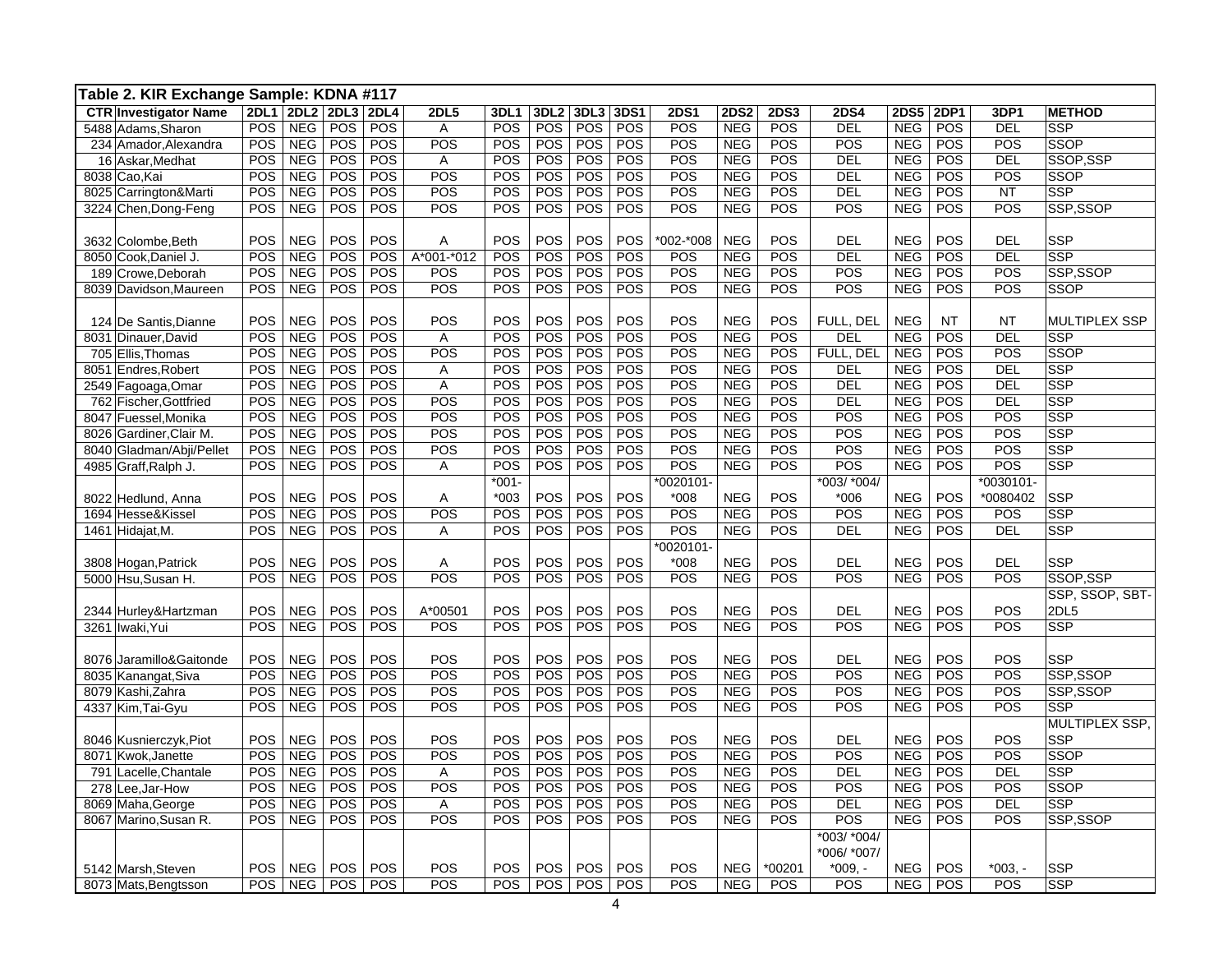|      | Table 2. KIR Exchange Sample: KDNA #117 |            |            |                     |            |             |             |                  |            |      |             |             |             |             |             |             |            |               |
|------|-----------------------------------------|------------|------------|---------------------|------------|-------------|-------------|------------------|------------|------|-------------|-------------|-------------|-------------|-------------|-------------|------------|---------------|
|      | <b>CTR Investigator Name</b>            |            |            | 2DL1 2DL2 2DL3 2DL4 |            | <b>2DL5</b> | <b>3DL1</b> | 3DL <sub>2</sub> | 3DL3       | 3DS1 | <b>2DS1</b> | <b>2DS2</b> | <b>2DS3</b> | <b>2DS4</b> | <b>2DS5</b> | <b>2DP1</b> | 3DP1       | <b>METHOD</b> |
|      | 733 Mytilineos, Joanni                  | POS        | <b>NEG</b> | POS                 | POS        | POS         | <b>POS</b>  | POS              | POS        | POS  | POS         | <b>NEG</b>  | POS         | POS         | <b>NEG</b>  | POS         | POS        | <b>SSP</b>    |
|      | 5231 Nelson, Karen                      | POS        | <b>NEG</b> | POS                 | POS        | POS         | POS         | POS              | POS        | POS  | POS         | <b>NEG</b>  | POS         | POS         | <b>NEG</b>  | POS         | POS        | SSO           |
|      | 8082 Nikaein, Afzal                     | POS        | <b>NEG</b> | POS                 | POS        | Α           | $*001$      | POS              | POS        | POS  | $*002$      | <b>NEG</b>  | POS         | $*003$      | <b>NEG</b>  | POS         | POS        | <b>SSP</b>    |
|      | 3966 Permpikul&Vejba                    | <b>POS</b> | <b>NEG</b> | <b>POS</b>          | POS        | POS         | POS         | <b>POS</b>       | POS        | POS  | POS         | <b>NEG</b>  | POS         | POS         | <b>NEG</b>  | POS         | POS        | <b>SSP</b>    |
|      | 3753 Reed&Rajalingam                    | POS        | <b>NEG</b> | POS                 | POS        | POS         | POS         | POS              | POS        | POS  | POS         | <b>NEG</b>  | POS         | POS         | <b>NEG</b>  | POS         | POS        | SSOP.SSP      |
|      | 8060 Rost&Klein                         | POS        | <b>NEG</b> | POS                 | POS        | POS         | POS         | POS              | POS        | POS  | POS         | <b>NEG</b>  | POS         | POS         | <b>NEG</b>  | POS         | POS        | <b>SSOP</b>   |
| 4251 | Schiller, Jennifer                      | POS        | <b>NEG</b> | POS                 | <b>POS</b> | POS         | POS         | <b>POS</b>       | POS        | POS  | POS         | <b>NEG</b>  | POS         | POS         | <b>NEG</b>  | POS         | POS        | <b>SSOP</b>   |
|      | 3410 Schroeder, M.L.                    | POS        | <b>NEG</b> | <b>POS</b>          | <b>POS</b> | POS         | <b>POS</b>  | POS              | <b>POS</b> | POS  | POS         | <b>NEG</b>  | POS         | DEL         | <b>NEG</b>  | POS         | <b>DEL</b> | <b>SSP</b>    |
|      |                                         |            |            |                     |            |             |             |                  |            |      |             |             |             |             |             |             |            |               |
|      | 1426 Senitzer David                     | POS        | <b>NEG</b> | POS                 | <b>POS</b> | POS         | $*001$      | <b>POS</b>       | <b>POS</b> | POS  | POS         | <b>NEG</b>  | POS         | <b>DEL</b>  | <b>NEG</b>  | POS         | POS        | MULTIPLEX-SSP |
| 1108 | Sutherland, Leslie                      | POS        | <b>NEG</b> | POS                 | POS        | POS         | POS         | POS              | POS        | POS  | POS         | <b>NEG</b>  | POS         | DEL         | <b>NEG</b>  | POS         | POS        | <b>SSOP</b>   |
| 2518 | Tambur, Anat                            | POS        | <b>NEG</b> | POS                 | POS        | POS         | POS         | POS              | POS        | POS  | POS         | <b>NEG</b>  | POS         | POS         | <b>NEG</b>  | POS         | <b>NEG</b> | <b>SSOP</b>   |
|      | 769 Tavoularis, Sofia                   | POS        | <b>NEG</b> | POS                 | POS        | Α           | POS         | POS              | POS        | POS  | POS         | <b>NEG</b>  | POS         | <b>DEL</b>  | <b>NEG</b>  | <b>POS</b>  | FULL, DEL  | SSOP.SSP      |
|      |                                         |            |            |                     |            | A*0010101-  |             |                  |            |      |             |             |             |             |             |             |            |               |
|      | 747 Tiercy, Jean-Marie                  | POS        | <b>NEG</b> | POS                 | POS        | *01202      | <b>POS</b>  | POS              | POS        | POS  | POS         | <b>NEG</b>  | POS         | <b>DEL</b>  | <b>NEG</b>  | POS         | <b>DEL</b> | <b>SSP</b>    |
| 5451 | Tilanus, Marcel G.J                     | POS        | <b>NEG</b> | POS                 | POS        | POS         | POS         | <b>POS</b>       | POS        | POS  | POS         | <b>NEG</b>  | POS         | POS         | <b>NEG</b>  | POS         | POS        | <b>SSOP</b>   |
| 4021 | Trachtenberg, Eliz                      | POS        | <b>NEG</b> | POS                 | <b>POS</b> | POS         | POS         | POS              | <b>POS</b> | POS  | POS         | <b>NEG</b>  | POS         | POS         | <b>NEG</b>  | <b>POS</b>  | POS        | SSP           |
|      | 8024 Trowsdale, John                    | POS        | <b>NEG</b> | POS                 | <b>NT</b>  | POS         | POS         | <b>NT</b>        | <b>NT</b>  | POS  | POS         | <b>NEG</b>  | POS         | <b>DEL</b>  | <b>NEG</b>  | POS         | <b>DEL</b> | <b>SSP</b>    |
|      |                                         |            |            |                     |            |             |             |                  |            |      |             |             |             | *003/ *004/ |             |             |            |               |
|      |                                         |            |            |                     |            |             |             |                  |            |      |             |             |             | *006/ *007- |             |             |            |               |
|      |                                         |            |            |                     |            |             |             |                  |            |      |             |             |             | *010/ *012/ |             |             |            |               |
|      | 5462 Turner, E.V.                       | POS        | <b>NEG</b> | POS                 | POS        | Α           | <b>POS</b>  | <b>POS</b>       | <b>POS</b> | POS  | *002-*008   | <b>NEG</b>  | POS         | $*013$      | <b>NEG</b>  | POS         | POS        | <b>SSP</b>    |
|      | 8053 Tyan/Fernandez-Vin                 | POS        | <b>NEG</b> | <b>POS</b>          | <b>POS</b> | A           | <b>POS</b>  | <b>POS</b>       | <b>POS</b> | POS  | POS         | <b>NEG</b>  | POS         | *003-*007   | <b>NEG</b>  | POS         | $*003$     | SSP.SSOP      |
|      | 8028 Uhrberg, Markus                    | POS        | <b>NEG</b> | POS                 | <b>NT</b>  | POS         | POS         | POS              | <b>NT</b>  | POS  | POS         | <b>NEG</b>  | POS         | POS         | <b>NEG</b>  | <b>NT</b>   | <b>NT</b>  | <b>SSP</b>    |
| 3775 | Vidan-Jeras.Blan                        | POS        | <b>NEG</b> | POS                 | POS        | Α           | POS         | POS              | POS        | POS  | POS         | <b>NEG</b>  | POS         | POS         | <b>NEG</b>  | <b>POS</b>  | POS        | <b>SSP</b>    |
| 8023 | <b>Vilches, Carlos</b>                  | POS        | <b>NEG</b> | <b>POS</b>          | POS        | POS         | POS         | <b>POS</b>       | <b>POS</b> | POS  | POS         | <b>NEG</b>  | POS         | DEL         | <b>NEG</b>  | <b>POS</b>  | <b>DEL</b> | <b>SSP</b>    |
|      | 3186 Watson, Narelle                    |            |            |                     |            |             |             |                  |            |      |             |             |             |             |             |             |            | <b>SSP</b>    |
|      | 1466 Yu.Nena                            | POS        | <b>NEG</b> | POS                 | POS        | POS         | POS         | POS              | POS        | POS  | POS         | <b>NEG</b>  | POS         | POS         | <b>NEG</b>  | POS         | POS        | <b>SSOP</b>   |
|      | 5282 Yu, Neng                           | POS        | <b>NEG</b> | POS                 | POS        | Α           | POS         | POS              | POS        | POS  | POS         | <b>NEG</b>  | POS         | <b>DEL</b>  | <b>NEG</b>  | POS         | <b>DEL</b> | <b>SSP</b>    |
|      | 713 Zachary, Andrea                     | POS        | <b>NEG</b> | <b>POS</b>          | <b>POS</b> | A           | POS         | <b>POS</b>       | <b>POS</b> | POS  | POS         | <b>NEG</b>  | POS         | <b>DEL</b>  | <b>NEG</b>  | <b>POS</b>  | <b>DEL</b> | <b>SSOP</b>   |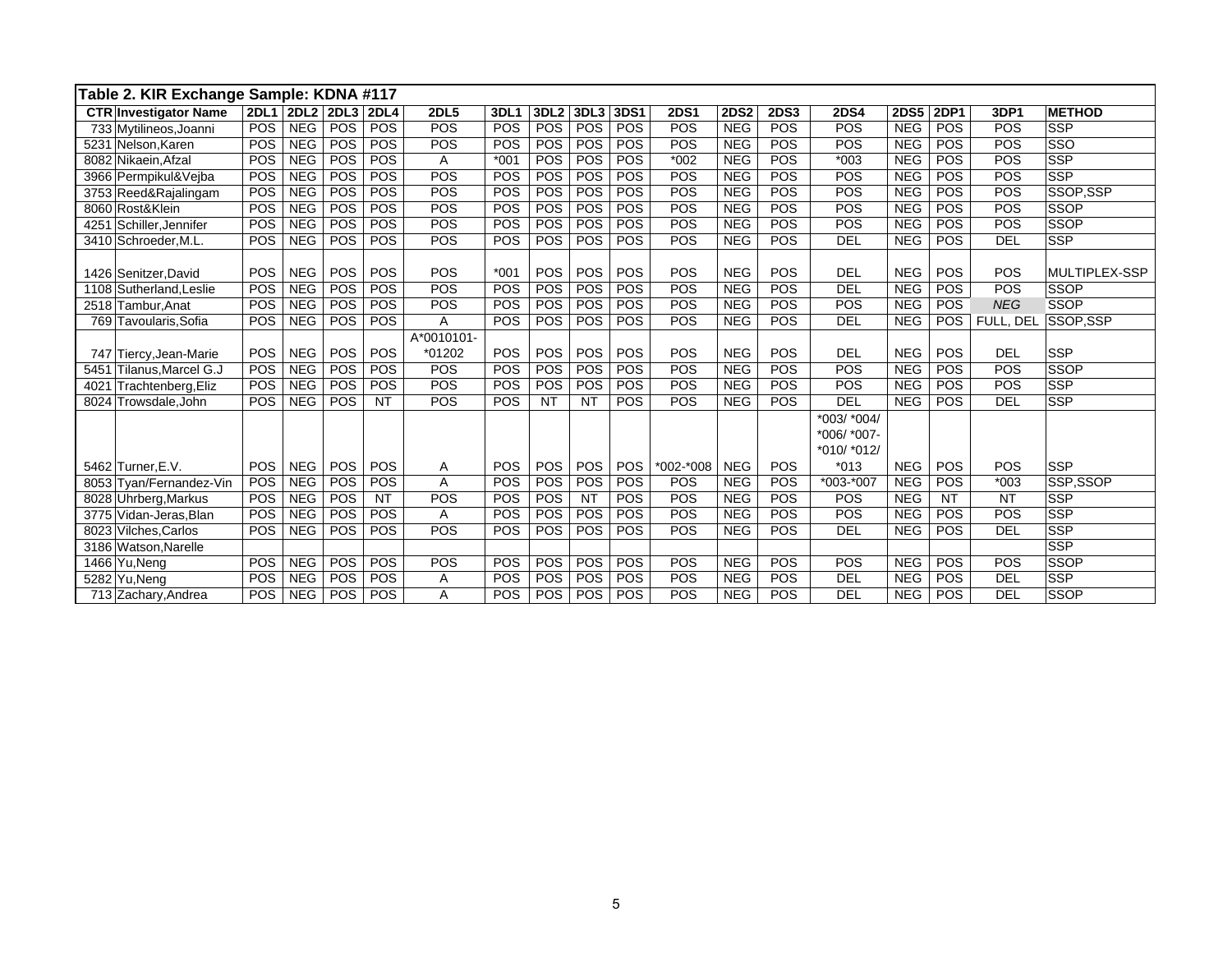| Table 3. KIR Exchange Sample: KDNA #118 |             |             |            |            |                |            |                  |            |             |              |             |             |             |             |           |            |                 |
|-----------------------------------------|-------------|-------------|------------|------------|----------------|------------|------------------|------------|-------------|--------------|-------------|-------------|-------------|-------------|-----------|------------|-----------------|
| <b>CTR Investigator Name</b>            | <b>2DL1</b> | <b>2DL2</b> | 2DL3 2DL4  |            | <b>2DL5</b>    | 3DL1       | 3DL <sub>2</sub> | 3DL3       | <b>3DS1</b> | <b>2DS1</b>  | <b>2DS2</b> | <b>2DS3</b> | <b>2DS4</b> | <b>2DS5</b> | 2DP1      | 3DP1       | <b>METHOD</b>   |
| 5488 Adams, Sharon                      | POS         | POS         | <b>POS</b> | POS        | $\overline{B}$ | POS        | POS              | POS        | <b>NEG</b>  | POS          | POS         | <b>NEG</b>  | <b>DEL</b>  | POS         | POS       | <b>DEL</b> | <b>SSP</b>      |
| 234 Amador, Alexandra                   | <b>POS</b>  | POS         | <b>POS</b> | POS        | POS            | POS        | <b>POS</b>       | POS        | <b>NEG</b>  | POS          | POS         | <b>NEG</b>  | POS         | POS         | POS       | POS        | SSOP            |
| 16 Askar, Medhat                        | POS         | POS         | <b>POS</b> | POS        | POS            | POS        | POS              | POS        | <b>NEG</b>  | POS          | POS         | <b>NEG</b>  | <b>DEL</b>  | POS         | POS       | <b>DEL</b> | SSOP,SSP        |
| 8038 Cao, Kai                           | POS         | POS         | POS        | POS        | POS            | POS        | POS              | POS        | <b>NEG</b>  | POS          | POS         | <b>NEG</b>  | <b>DEL</b>  | POS         | POS       | POS        | <b>SSOP</b>     |
| 8025 Carrington&Marti                   | POS         | POS         | POS        | POS        | POS            | POS        | POS              | POS        | <b>NEG</b>  | POS          | POS         | <b>NEG</b>  | <b>DEL</b>  | POS         | POS       | <b>NT</b>  | <b>SSP</b>      |
| 3224 Chen, Dong-Feng                    | POS         | POS         | POS        | POS        | POS            | POS        | POS              | POS        | <b>NEG</b>  | POS          | POS         | <b>NEG</b>  | POS         | POS         | POS       | POS        | SSP,SSOP        |
| 3632 Colombe, Beth                      | POS         | POS         | POS        | <b>POS</b> | B              | <b>POS</b> | POS              | POS        | <b>NEG</b>  | *002-*008    | POS         | <b>NEG</b>  | <b>DEL</b>  | POS         | POS       | <b>DEL</b> | <b>SSP</b>      |
|                                         |             |             |            |            | B*003/         |            |                  |            |             |              |             |             |             |             |           |            |                 |
| 8050 Cook, Daniel J.                    | POS         | POS         | <b>POS</b> | POS        | $*006$         | POS        | POS              | POS        | <b>NEG</b>  | POS          | POS         | <b>NEG</b>  | <b>DEL</b>  | POS         | POS       | <b>DEL</b> | <b>SSP</b>      |
| 189 Crowe, Deborah                      | POS         | POS         | <b>POS</b> | POS        | POS            | POS        | POS              | POS        | <b>NEG</b>  | POS          | POS         | <b>NEG</b>  | POS         | POS         | POS       | POS        | SSP,SSOP        |
| 8039 Davidson, Maureen                  | POS         | POS         | <b>POS</b> | POS        | POS            | POS        | POS              | POS        | <b>NEG</b>  | POS          | POS         | <b>NEG</b>  | POS         | POS         | POS       | POS        | <b>SSOP</b>     |
| 124 De Santis, Dianne                   | POS         | POS         | <b>POS</b> | POS        | POS            | POS        | POS              | POS        | <b>NEG</b>  | POS          | POS         | <b>NEG</b>  | FULL, DEL   | POS         | <b>NT</b> | <b>NT</b>  | MULTIPLEX SSP   |
| 8031 Dinauer, David                     | POS         | POS         | <b>POS</b> | POS        | B              | POS        | POS              | POS        | <b>NEG</b>  | POS          | POS         | <b>NEG</b>  | DEL         | POS         | POS       | <b>DEL</b> | <b>SSP</b>      |
| 705 Ellis, Thomas                       | POS         | $*009$      | <b>POS</b> | POS        | POS            | POS        | POS              | POS        | <b>NEG</b>  | POS          | POS         | <b>NEG</b>  | FULL. DEL   | POS         | POS       | POS        | <b>SSOP</b>     |
| 8051 Endres, Robert                     | POS         | POS         | <b>POS</b> | POS        | B              | POS        | POS              | <b>POS</b> | <b>NEG</b>  | POS          | POS         | <b>NEG</b>  | <b>DEL</b>  | POS         | POS       | <b>DEL</b> | <b>SSP</b>      |
|                                         |             |             |            |            | B *003/        |            |                  |            |             |              |             |             |             |             |           |            |                 |
| 2549 Fagoaga, Omar                      | POS         | POS         | POS        | POS        | *00602         | POS        | POS              | POS        | POS         | POS          | POS         | <b>NEG</b>  | <b>DEL</b>  | POS         | POS       | <b>DEL</b> | <b>SSP</b>      |
| 762 Fischer, Gottfried                  | POS         | POS         | POS        | POS        | В              | POS        | <b>POS</b>       | POS        | <b>NEG</b>  | POS          | <b>POS</b>  | <b>NEG</b>  | <b>DEL</b>  | POS         | POS       | DEL        | <b>SSP</b>      |
| 8047 Fuessel, Monika                    | POS         | POS         | <b>POS</b> | POS        | POS            | POS        | <b>POS</b>       | POS        | <b>NEG</b>  | POS          | POS         | <b>NEG</b>  | POS         | POS         | POS       | POS        | <b>SSP</b>      |
| 8026 Gardiner, Clair M.                 | POS         | POS         | NEG        | POS        | POS            | POS        | <b>POS</b>       | POS        | <b>NEG</b>  | POS          | POS         | <b>NEG</b>  | POS         | POS         | POS       | POS        | <b>SSP</b>      |
| 8040 Gladman/Abji/Pellet                | POS         | POS         | <b>POS</b> | POS        | POS            | POS        | <b>POS</b>       | POS        | <b>NEG</b>  | POS          | POS         | <b>NEG</b>  | POS         | POS         | POS       | POS        | <b>SSP</b>      |
| 4985 Graff, Ralph J.                    | POS         | POS         | <b>POS</b> | POS        | A, B           | POS        | <b>POS</b>       | POS        | <b>NEG</b>  | POS          | POS         | <b>NEG</b>  | POS         | POS         | POS       | POS        | <b>SSP</b>      |
|                                         |             |             |            |            |                | $*00401$   |                  |            |             | $*0020101 -$ |             |             | *003/ *004/ |             |           |            |                 |
| 8022 Hedlund, Anna                      | POS         | POS         | POS        | POS        | B              | *00403     | <b>POS</b>       | POS        | <b>NEG</b>  | $*008$       | <b>POS</b>  | <b>NEG</b>  | $*006$      | POS         | POS       | $*003$     | <b>SSP</b>      |
| 1694 Hesse&Kissel                       | POS         | POS         | POS        | POS        | POS            | POS        | POS              | POS        | <b>NEG</b>  | POS          | POS         | <b>NEG</b>  | POS         | POS         | POS       | POS        | <b>SSP</b>      |
|                                         |             |             |            |            | B*003/         |            |                  |            |             |              |             |             |             |             |           |            |                 |
| 1461 Hidajat, M.                        | POS         | POS         | POS        | POS        | *00602         | POS        | POS              | POS        | <b>NEG</b>  | POS          | POS         | <b>NEG</b>  | <b>DEL</b>  | POS         | POS       | <b>DEL</b> | <b>SSP</b>      |
|                                         |             |             |            |            |                |            |                  |            |             | *0020101-    |             |             |             |             |           |            |                 |
| 3808 Hogan, Patrick                     | POS         | POS         | POS        | POS        | B              | POS        | POS              | POS        | <b>NEG</b>  | $*008$       | POS         | <b>NEG</b>  | <b>DEL</b>  | POS         | POS       | <b>DEL</b> | <b>SSP</b>      |
| 5000 Hsu, Susan H.                      | POS         | POS         | POS        | POS        | POS            | POS        | POS              | POS        | <b>NEG</b>  | POS          | POS         | <b>NEG</b>  | POS         | POS         | POS       | POS        | SSOP,SSP        |
|                                         |             |             |            |            |                |            |                  |            |             |              |             |             |             |             |           |            | SSP, SSOP, SBT- |
| 2344 Hurley&Hartzman                    | POS         | <b>POS</b>  | <b>POS</b> | POS        | B*003          | POS        | POS              | POS        | <b>NEG</b>  | POS          | <b>POS</b>  | <b>NEG</b>  | <b>DEL</b>  | POS         | POS       | POS        | 2DL5            |
| 3261 Iwaki, Yui                         | POS         | POS         | <b>POS</b> | POS        | POS            | POS        | POS              | POS        | <b>NEG</b>  | POS          | <b>POS</b>  | <b>NEG</b>  | POS         | <b>POS</b>  | POS       | POS        | <b>SSP</b>      |
| 8076 Jaramillo&Gaitonde                 | POS         | POS         | <b>NEG</b> | POS        | POS            | POS        | POS              | POS        | <b>NEG</b>  | POS          | <b>POS</b>  | <b>NEG</b>  | <b>DEL</b>  | POS         | POS       | POS        | <b>SSP</b>      |
| 8035 Kanangat, Siva                     | POS         | POS         | <b>POS</b> | POS        | POS            | POS        | POS              | POS        | <b>NEG</b>  | POS          | POS         | <b>NEG</b>  | POS         | POS         | POS       | POS        | SSP,SSOP        |
| 8079 Kashi, Zahra                       | POS         | POS         | <b>POS</b> | POS        | POS            | POS        | POS              | POS        | <b>NEG</b>  | POS          | <b>POS</b>  | <b>NEG</b>  | POS         | POS         | POS       | POS        | SSP,SSOP        |
| 4337 Kim, Tai-Gyu                       | POS         | POS         | <b>POS</b> | POS        | POS            | POS        | POS              | POS        | <b>NEG</b>  | POS          | POS         | <b>NEG</b>  | POS         | <b>NEG</b>  | POS       | POS        | <b>SSP</b>      |
|                                         |             |             |            |            |                |            |                  |            |             |              |             |             |             |             |           |            | MULTIPLEX SSP,  |
| 8046 Kusnierczyk, Piot                  | POS         | POS         | POS        | POS        | POS            | POS        | POS              | POS        | <b>NEG</b>  | POS          | POS         | <b>NEG</b>  | <b>DEL</b>  | POS         | POS       | POS        | <b>SSP</b>      |
| 8071 Kwok, Janette                      | POS         | POS         | POS        | POS        | POS            | POS        | POS              | POS        | <b>NEG</b>  | POS          | POS         | <b>NEG</b>  | POS         | POS         | POS       | POS        | <b>SSOP</b>     |
| 791 Lacelle, Chantale                   | POS         | POS         | <b>POS</b> | POS        | B              | POS        | <b>POS</b>       | POS        | <b>NEG</b>  | POS          | POS         | <b>NEG</b>  | <b>DEL</b>  | POS         | POS       | <b>DEL</b> | <b>SSP</b>      |
| 278 Lee, Jar-How                        | POS         | POS         | POS        | POS        | POS            | POS        | POS              | POS        | <b>NEG</b>  | POS          | POS         | <b>NEG</b>  | POS         | POS         | POS       | POS        | <b>SSOP</b>     |
| 8069 Maha, George                       | POS         | POS         | POS        | POS        | $\overline{B}$ | POS        | POS              | POS        | <b>NEG</b>  | POS          | POS         | <b>NEG</b>  | DEL         | POS         | POS       | <b>DEL</b> | <b>SSP</b>      |
| 8067 Marino, Susan R.                   | POS         | POS         | POS        | POS        | POS            | POS        | <b>POS</b>       | POS        | <b>NEG</b>  | POS          | POS         | <b>NEG</b>  | POS         | POS         | POS       | POS        | SSP,SSOP        |
|                                         |             |             |            |            |                |            |                  |            |             |              |             |             |             |             |           |            |                 |
|                                         |             |             |            |            |                |            |                  |            |             |              |             |             | *003/ *004/ |             |           |            |                 |
|                                         |             |             |            |            |                |            |                  |            |             |              |             |             | *006/ *007/ |             |           |            |                 |
| 5142 Marsh, Steven                      | <b>POS</b>  | <b>POS</b>  | POS        | <b>POS</b> | POS            | POS        | <b>POS</b>       | POS        | <b>NEG</b>  | POS          |             | POS NEG     | $*009$      | <b>POS</b>  | POS       | $*003$     | <b>SSP</b>      |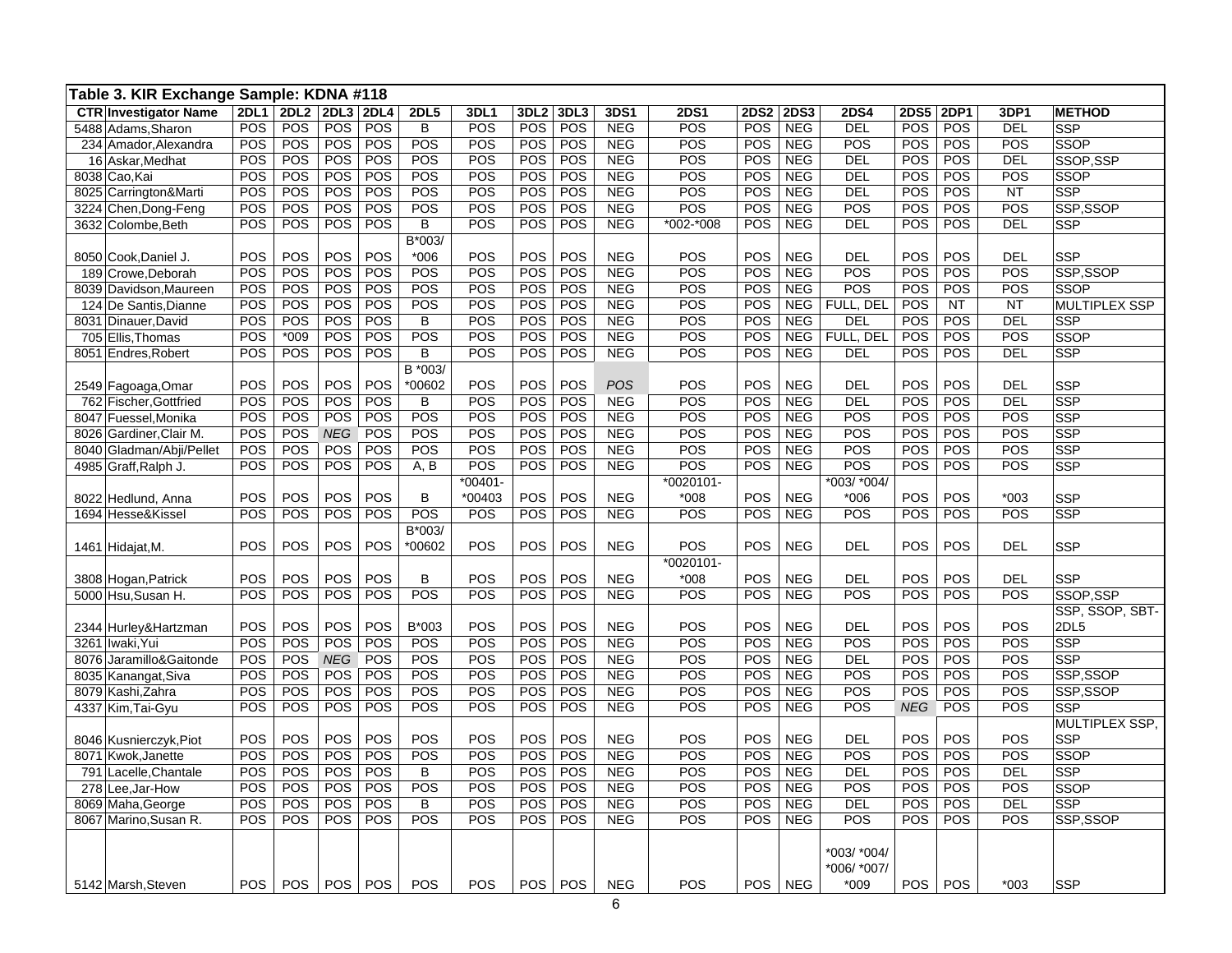|      | Table 3. KIR Exchange Sample: KDNA #118 |             |                  |                  |                          |             |             |                  |           |            |             |             |             |                 |             |             |            |                      |
|------|-----------------------------------------|-------------|------------------|------------------|--------------------------|-------------|-------------|------------------|-----------|------------|-------------|-------------|-------------|-----------------|-------------|-------------|------------|----------------------|
|      | <b>CTR Investigator Name</b>            | <b>2DL1</b> | 2DL <sub>2</sub> | <b>2DL3 2DL4</b> |                          | <b>2DL5</b> | <b>3DL1</b> | 3DL <sub>2</sub> | 3DL3      | 3DS1       | <b>2DS1</b> | <b>2DS2</b> | <b>2DS3</b> | <b>2DS4</b>     | <b>2DS5</b> | <b>2DP1</b> | 3DP1       | <b>METHOD</b>        |
|      | 8073 Mats, Bengtsson                    | POS         | POS              | <b>POS</b>       | POS                      | POS         | POS         | POS              | POS       | <b>NEG</b> | POS         | POS         | <b>NEG</b>  | POS             | POS         | POS         | POS        | SSP                  |
|      | 733 Mytilineos, Joanni                  | POS         | POS              | <b>POS</b>       | POS                      | POS         | POS         | POS              | POS       | <b>NEG</b> | POS         | POS         | <b>NEG</b>  | POS             | POS         | POS         | <b>POS</b> | <b>SSP</b>           |
|      | 5231 Nelson, Karen                      | POS         | POS              | POS              | POS                      | POS         | POS         | POS              | POS       | <b>NEG</b> | POS         | POS         | <b>NEG</b>  | POS             | POS         | POS         | POS        | <b>SSO</b>           |
|      | 8082 Nikaein, Afzal                     | POS         | POS              | POS              | POS                      | A, B        | POS         | POS              | POS       | <b>NEG</b> | $*002$      | POS         | <b>NEG</b>  | $*003$          | POS         | POS         | POS        | SSP                  |
|      | 3966 Permpikul&Vejba                    | POS         | POS              | POS              | POS                      | POS         | POS         | POS              | POS       | <b>NEG</b> | POS         | POS         | <b>NEG</b>  | POS             | POS         | POS         | POS        | <b>SSP</b>           |
|      | 3753 Reed&Rajalingam                    | POS         | POS              | POS              | POS                      | POS         | POS         | POS              | POS       | <b>NEG</b> | POS         | POS         | <b>NEG</b>  | POS             | POS         | POS         | POS        | SSOP,SSP             |
|      | 8060 Rost&Klein                         | POS         | POS              | POS              | POS                      | POS         | POS         | POS              | POS       | <b>NEG</b> | POS         | POS         | <b>NEG</b>  | POS             | POS         | POS         | POS        | <b>SSOP</b>          |
| 4251 | Schiller, Jennifer                      | POS         | POS              | <b>POS</b>       | POS                      | POS         | POS         | POS              | POS       | <b>NEG</b> | POS         | POS         | <b>NEG</b>  | POS             | POS         | <b>POS</b>  | POS        | SSOP                 |
|      | 3410 Schroeder, M.L.                    | POS         | POS              | POS              | POS                      | POS         | POS         | POS              | POS       | <b>NEG</b> | POS         | POS         | <b>NEG</b>  | <b>DEL</b>      | POS         | POS         | <b>DEL</b> | SSP                  |
|      |                                         |             |                  |                  |                          | B*003/      |             |                  |           |            |             |             |             |                 |             |             |            |                      |
|      | 1426 Senitzer, David                    | POS         | POS              | POS              | POS                      | $*006$      | $*00401$    | POS              | POS       | <b>NEG</b> | POS         | POS         | <b>NEG</b>  | <b>DEL</b>      | POS         | POS         | POS        | <b>MULTIPLEX SSP</b> |
|      | 1108 Sutherland, Leslie                 | POS         | POS              | POS              | POS                      | POS         | POS         | POS              | POS       | <b>NEG</b> | POS         | POS         | <b>NEG</b>  | FULL, DEL       | POS         | POS         | POS        | <b>SSOP</b>          |
|      | 2518 Tambur, Anat                       | POS         | POS              | POS              | POS                      | POS         | POS         | POS              | POS       | <b>NEG</b> | POS         | POS         | <b>NEG</b>  | POS             | POS         | POS         | POS        | SSOP                 |
|      | 769 Tavoularis, Sofia                   | POS         | POS              | POS              | POS                      | POS         | POS         | POS              | POS       | <b>NEG</b> | POS         | POS         | <b>NEG</b>  | <b>DEL</b>      | POS         | <b>POS</b>  | FULL, DEL  | SSOP,SSP             |
|      |                                         |             |                  |                  |                          | B*003/      |             |                  |           |            |             |             |             |                 |             |             |            |                      |
|      | 747 Tiercy, Jean-Marie                  | POS         | POS              | POS              | POS                      | *00602      | <b>POS</b>  | POS              | POS       | <b>NEG</b> | POS         | POS         | <b>NEG</b>  | <b>DEL</b>      | POS         | POS         | <b>DEL</b> | <b>SSP</b>           |
|      |                                         |             |                  |                  |                          |             |             |                  |           |            |             |             |             |                 |             |             |            |                      |
|      | 5451 Tilanus, Marcel G.J                | POS         | <b>POS</b>       | <b>POS</b>       | POS                      | POS         | POS         | POS              | POS       | <b>NEG</b> | <b>POS</b>  | POS         | <b>NEG</b>  | POS             | POS         | <b>POS</b>  | POS        | <b>SSOP</b>          |
| 4021 | Trachtenberg, Eliz                      | POS         | POS              | POS              | POS                      | POS         | POS         | POS              | POS       | <b>NEG</b> | POS         | POS         | <b>NEG</b>  | POS             | POS         | POS         | POS        | <b>SSP</b>           |
|      | 8024 Trowsdale, John                    | POS         | $*004$           | <b>POS</b>       | $\overline{\mathsf{NT}}$ | <b>POS</b>  | POS         | $\overline{NT}$  | NT        | <b>NEG</b> | *004/ *008  | POS         | <b>NEG</b>  | DEL             | $*003$      | POS         | <b>DEL</b> | SSP                  |
|      |                                         |             |                  |                  |                          |             |             |                  |           |            |             |             |             |                 |             |             |            |                      |
|      |                                         |             |                  |                  |                          |             |             |                  |           |            |             |             |             | *003/ *004/     |             |             |            |                      |
|      |                                         |             |                  |                  |                          |             |             |                  |           |            |             |             |             | $*006/$ $*007-$ |             |             |            |                      |
|      |                                         |             |                  |                  |                          |             |             |                  |           |            |             |             |             | 010/ *012/      |             |             |            |                      |
|      | 5462 Turner.E.V.                        | POS         | POS              | POS              | POS                      | B           | $*004$      | POS              | POS       | <b>NEG</b> | *002-*008   | POS         | <b>NEG</b>  | $*013$          | POS         | POS         | POS        | SSP                  |
|      | 8053 Tyan/Fernandez-Vin                 | POS         | POS              | POS              | POS                      | B           | POS         | POS              | POS       | <b>NEG</b> | POS         | POS         | <b>NEG</b>  | *003-*007       | POS         | POS         | $*003$     | SSP.SSOP             |
|      | 8028 Uhrberg, Markus                    | POS         | POS              | POS              | <b>NT</b>                | POS         | POS         | POS              | <b>NT</b> | <b>NEG</b> | POS         | POS         | <b>NEG</b>  | POS             | POS         | <b>NT</b>   | <b>NT</b>  | <b>SSP</b>           |
|      | 3775 Vidan-Jeras, Blan                  | POS         | POS              | POS              | POS                      | POS         | POS         | POS              | POS       | <b>NEG</b> | POS         | POS         | <b>NEG</b>  | POS             | POS         | <b>POS</b>  | <b>POS</b> | SSP                  |
|      | 8023 Vilches, Carlos                    | POS         | POS              | <b>POS</b>       | POS                      | POS         | POS         | POS              | POS       | <b>NEG</b> | POS         | POS         | <b>NEG</b>  | DEL             | POS         | POS         | <b>DEL</b> | SSP                  |
|      | 3186 Watson, Narelle                    |             |                  |                  |                          |             |             |                  |           |            |             |             |             |                 |             |             |            | <b>SSP</b>           |
|      | 1466 Yu, Neng                           | POS         | POS              | POS              | POS                      | POS         | POS         | POS              | POS       | <b>NEG</b> | POS         | POS         | <b>NEG</b>  | POS             | POS         | POS         | POS        | SSOP                 |
|      | 5282 Yu, Neng                           | POS         | POS              | POS              | POS                      | B           | POS         | POS              | POS       | <b>NEG</b> | POS         | POS         | <b>NEG</b>  | <b>DEL</b>      | POS         | POS         | <b>DEL</b> | SSP                  |
|      | 713 Zachary, Andrea                     | POS         | POS              | <b>POS</b>       | POS                      | B           | POS         | POS              | POS       | <b>NEG</b> | POS         | POS         | <b>NEG</b>  | <b>DEL</b>      | POS         | POS         | <b>DEL</b> | SSOP                 |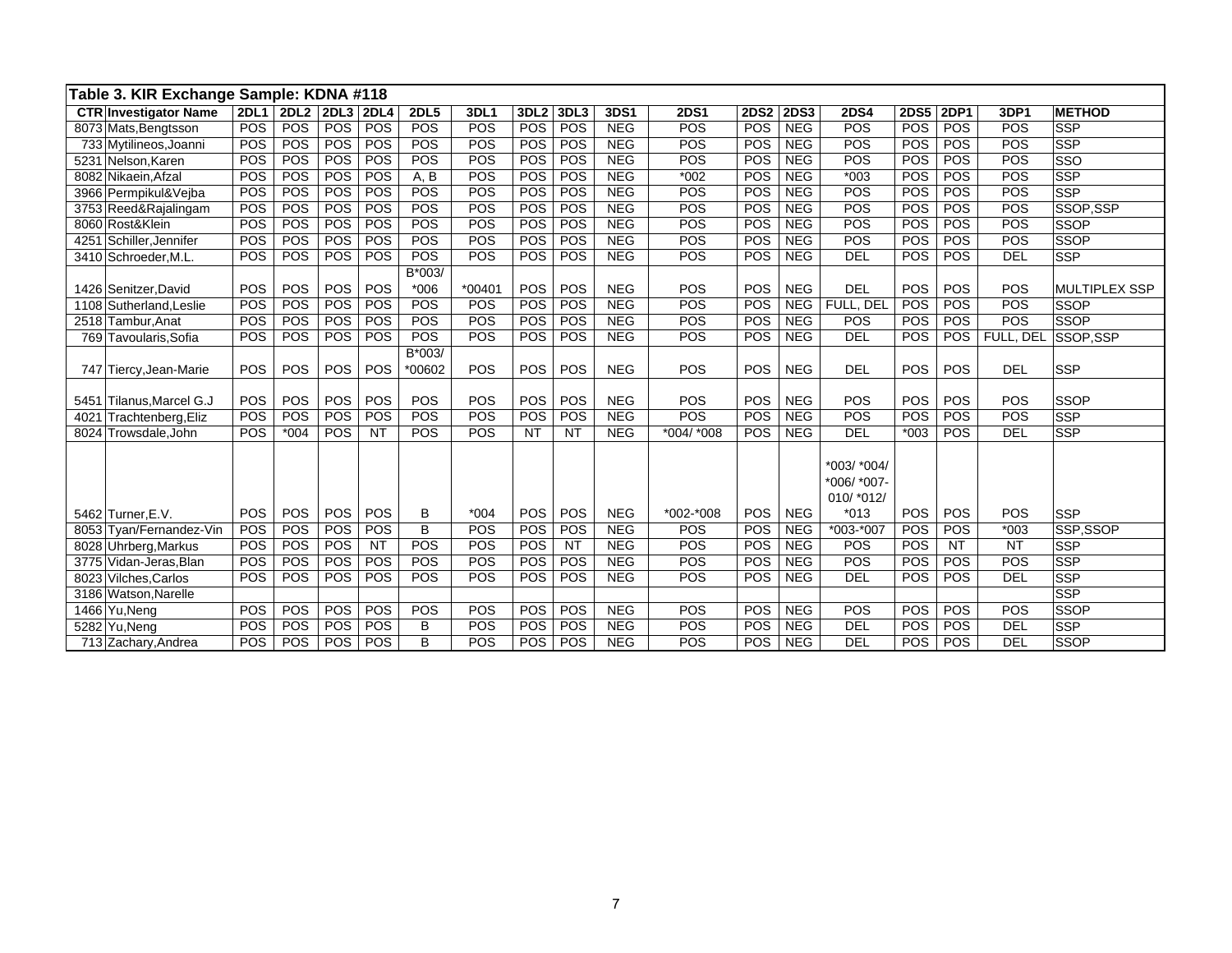| Table 4. KIR Exchange Sample: KDNA #119 (Black) |             |             |            |             |                |              |                  |            |            |             |             |             |             |             |      |            |                      |
|-------------------------------------------------|-------------|-------------|------------|-------------|----------------|--------------|------------------|------------|------------|-------------|-------------|-------------|-------------|-------------|------|------------|----------------------|
| <b>CTR Investigator Name</b>                    | <b>2DL1</b> | <b>2DL2</b> | 2DL3       | <b>2DL4</b> | <b>2DL5</b>    | 3DL1         | 3DL <sub>2</sub> | 3DL3       | 3DS1       | <b>2DS1</b> | <b>2DS2</b> | <b>2DS3</b> | <b>2DS4</b> | <b>2DS5</b> | 2DP1 | 3DP1       | <b>METHOD</b>        |
| 5488 Adams, Sharon                              | POS         | POS         | <b>NEG</b> | POS         | B              | POS          | POS              | POS        | <b>NEG</b> | POS         | POS         | <b>NEG</b>  | <b>FULL</b> | POS         | POS  | DEL        | <b>SSP</b>           |
| 234 Amador, Alexandra                           | POS         | POS         | <b>NEG</b> | POS         | POS            | POS          | POS              | POS        | <b>NEG</b> | POS         | POS         | <b>NEG</b>  | POS         | POS         | POS  | POS        | SSOP                 |
| 16 Askar, Medhat                                | POS         | POS         | <b>NEG</b> | POS         | POS            | POS          | POS              | POS        | <b>NEG</b> | POS         | POS         | <b>NEG</b>  | <b>FULL</b> | POS         | POS  | <b>DEL</b> | SSOP, SSP            |
| 8038 Cao, Kai                                   | POS         | POS         | <b>NEG</b> | POS         | POS            | POS          | POS              | POS        | <b>NEG</b> | POS         | POS         | <b>NEG</b>  | <b>FULL</b> | POS         | POS  | POS        | <b>SSOP</b>          |
| 8025 Carrington&Marti                           | POS         | POS         | <b>NEG</b> | POS         | POS            | POS          | POS              | POS        | <b>NEG</b> | POS         | POS         | <b>NEG</b>  | <b>FULL</b> | POS         | POS  | <b>NT</b>  | <b>SSP</b>           |
| 3224 Chen, Dong-Feng                            | POS         | POS         | <b>NEG</b> | POS         | <b>POS</b>     | POS          | POS              | POS        | <b>NEG</b> | POS         | POS         | <b>NEG</b>  | POS         | POS         | POS  | POS        | SSP,SSOP             |
|                                                 |             |             |            |             |                |              |                  |            |            |             |             |             |             |             |      |            |                      |
| 3632 Colombe, Beth                              | POS         | POS         | <b>NEG</b> | POS         | B              | POS          | POS              | POS        | <b>NEG</b> | *002-*008   | POS         | <b>NEG</b>  | <b>FULL</b> | POS         | POS  | <b>DEL</b> | <b>SSP</b>           |
| 8050 Cook, Daniel J.                            | POS         | POS         | <b>NEG</b> | POS         | B*002-*013     | POS          | POS              | POS        | NEG        | POS         | POS         | <b>NEG</b>  | <b>FULL</b> | POS         | POS  | <b>DEL</b> | SSP                  |
| 189 Crowe, Deborah                              | POS         | POS         | <b>NEG</b> | POS         | B              | POS          | POS              | POS        | <b>NEG</b> | POS         | POS         | <b>NEG</b>  | POS         | POS         | POS  | DEL        | SSP,SSOP             |
| 8039 Davidson, Maureen                          | POS         | POS         | <b>NEG</b> | POS         | POS            | POS          | POS              | POS        | <b>NEG</b> | POS         | POS         | <b>NEG</b>  | POS         | POS         | POS  | POS        | SSOP                 |
| 124 De Santis, Dianne                           | POS         | POS         | <b>NEG</b> | POS         | POS            | POS          | POS              | POS        | <b>NEG</b> | POS         | POS         | <b>NEG</b>  | POS         | POS         | NT   | <b>NT</b>  | <b>MULTIPLEX SSP</b> |
| 8031 Dinauer, David                             | POS         | POS         | <b>NEG</b> | POS         | B              | POS          | POS              | POS        | POS        | POS         | POS         | <b>NEG</b>  | <b>FULL</b> | POS         | POS  | <b>DEL</b> | <b>SSP</b>           |
|                                                 |             | *001-*003/  |            |             |                |              |                  |            |            |             |             |             |             |             |      |            |                      |
| 705 Ellis, Thomas                               | POS         | $*005$      | <b>NEG</b> | POS         | POS            | POS          | POS              | POS        | <b>NEG</b> | POS         | POS         | <b>NEG</b>  | <b>FULL</b> | POS         | POS  | POS        | <b>SSOP</b>          |
| 8051 Endres, Robert                             | POS         | POS         | <b>NEG</b> | POS         | B              | POS          | POS              | POS        | <b>NEG</b> | POS         | POS         | <b>NEG</b>  | <b>FULL</b> | POS         | POS  | <b>DEL</b> | <b>SSP</b>           |
|                                                 |             |             |            |             |                |              |                  |            |            |             |             |             |             |             |      |            |                      |
|                                                 |             |             |            |             | B*0020101-     |              |                  |            |            |             |             |             |             |             |      |            |                      |
|                                                 |             |             |            |             | *00202/ *004-  |              |                  |            |            |             |             |             |             |             |      |            |                      |
|                                                 |             |             |            |             | *00601/*00603- |              |                  |            |            |             |             |             |             |             |      |            |                      |
| 2549 Fagoaga, Omar                              | POS         | POS         | <b>NEG</b> | <b>POS</b>  | *01303         | POS          | <b>POS</b>       | POS        | POS        | POS         | POS         | <b>NEG</b>  | <b>FULL</b> | POS         | POS  | DEL        | <b>SSP</b>           |
| 762 Fischer, Gottfried                          | POS         | POS         | <b>NEG</b> | <b>POS</b>  | B              | POS          | POS              | POS        | <b>NEG</b> | POS         | POS         | <b>NEG</b>  | <b>FULL</b> | POS         | POS  | <b>DEL</b> | <b>SSP</b>           |
| 8047 Fuessel, Monika                            | POS         | POS         | <b>NEG</b> | POS         | POS            | POS          | POS              | POS        | NEG        | POS         | POS         | <b>NEG</b>  | POS         | POS         | POS  | POS        | <b>SSP</b>           |
| 8026 Gardiner, Clair M.                         | POS         | POS         | POS        | POS         | POS            | POS          | POS              | POS        | <b>NEG</b> | POS         | POS         | <b>NEG</b>  | POS         | POS         | POS  | POS        | <b>SSP</b>           |
| 8040 Gladman/Abji/Pellet                        | POS         | POS         | <b>NEG</b> | POS         | POS            | POS          | POS              | POS        | <b>NEG</b> | POS         | POS         | <b>NEG</b>  | POS         | POS         | POS  | POS        | <b>SSP</b>           |
| 4985 Graff, Ralph J.                            | POS         | POS         | <b>NEG</b> | <b>POS</b>  | A, B           | POS          | POS              | POS        | <b>NEG</b> | POS         | POS         | <b>NEG</b>  | POS         | POS         | POS  | POS        | <b>SSP</b>           |
|                                                 |             |             |            |             |                | $*001.*003/$ |                  |            |            |             |             |             |             |             |      |            |                      |
| 8022 Hedlund, Anna                              | POS         | POS         | <b>NEG</b> | POS         | В              | *005/ *009   | POS              | POS        | <b>NEG</b> | *002-*008   | POS         | <b>NEG</b>  | $*001$      | POS         | POS  | $*003$     | <b>SSP</b>           |
| 1694 Hesse&Kissel                               | POS         | POS         | <b>NEG</b> | POS         | POS            | POS          | POS              | POS        | <b>NEG</b> | POS         | POS         | <b>NEG</b>  | POS         | POS         | POS  | POS        | <b>SSP</b>           |
| 1461 Hidajat, M.                                | POS         | POS         | <b>NEG</b> | POS         | B              | POS          | POS              | POS        | NEG        | POS         | POS         | <b>NEG</b>  | <b>FULL</b> | POS         | POS  | <b>DEL</b> | <b>SSP</b>           |
|                                                 |             |             |            |             |                |              |                  |            |            | $*0020101-$ |             |             |             |             |      |            |                      |
| 3808 Hogan, Patrick                             | POS         | POS         | <b>NEG</b> | POS         | В              | POS          | POS              | POS        | <b>NEG</b> | $*008$      | POS         | <b>NEG</b>  | <b>FULL</b> | POS         | POS  | <b>DEL</b> | <b>SSP</b>           |
| 5000 Hsu, Susan H.                              | POS         | POS         | <b>NEG</b> | <b>POS</b>  | <b>POS</b>     | POS          | POS              | POS        | <b>NEG</b> | POS         | POS         | <b>NEG</b>  | POS         | POS         | POS  | <b>POS</b> | SSOP, SSP            |
|                                                 |             |             |            |             |                |              |                  |            |            |             |             |             |             |             |      |            | SSP, SSOP, SBT-      |
| 2344 Hurley&Hartzman                            | POS         | POS         | <b>NEG</b> | POS         | B*00601/ *011  | POS          | POS              | POS        | <b>NEG</b> | POS         | POS         | <b>NEG</b>  | <b>FULL</b> | POS         | POS  | POS        | 2DL5                 |
| 3261 Iwaki, Yui                                 | POS         | POS         | <b>NEG</b> | POS         | POS            | POS          | POS              | POS        | <b>NEG</b> | POS         | POS         | POS         | POS         | POS         | POS  | POS        | <b>SSP</b>           |
| 8076 Jaramillo& Gaitonde                        | POS         | POS         | <b>NEG</b> | <b>POS</b>  | POS            | POS          | POS              | POS        | <b>NEG</b> | POS         | POS         | <b>NEG</b>  | <b>FULL</b> | POS         | POS  | POS        | <b>SSP</b>           |
| 8035 Kanangat, Siva                             | POS         | POS         | <b>NEG</b> | <b>POS</b>  | POS            | POS          | POS              | POS        | <b>NEG</b> | POS         | <b>POS</b>  | <b>NEG</b>  | POS         | POS         | POS  | POS        | SSP,SSOP             |
| 8079 Kashi, Zahra                               | POS         | POS         | <b>NEG</b> | <b>POS</b>  | POS            | POS          | POS              | POS        | <b>NEG</b> | POS         | POS         | <b>NEG</b>  | POS         | POS         | POS  | POS        | SSP,SSOP             |
| 4337 Kim, Tai-Gyu                               | <b>POS</b>  | POS         | <b>NEG</b> | <b>POS</b>  | POS            | POS          | POS              | POS        | <b>NEG</b> | POS         | POS         | <b>NEG</b>  | POS         | POS         | POS  | <b>POS</b> | <b>SSP</b>           |
|                                                 |             |             |            |             |                |              |                  |            |            |             |             |             |             |             |      |            | MULTIPLEX SSP,       |
| 8046 Kusnierczyk, Piot                          | POS         | POS         | <b>NEG</b> | <b>POS</b>  | POS            | POS          | POS              | <b>POS</b> | <b>NEG</b> | POS         | POS         | NEG         | <b>FULL</b> | <b>POS</b>  | POS  | <b>POS</b> | <b>SSP</b>           |
| 8071 Kwok.Janette                               | POS         | POS         | <b>NEG</b> | POS         | POS            | POS          | POS              | POS        | <b>NEG</b> | POS         | POS         | <b>NEG</b>  | POS         | <b>POS</b>  | POS  | POS        | <b>SSOP</b>          |
| 791 Lacelle, Chantale                           | <b>POS</b>  | <b>POS</b>  | <b>NEG</b> | POS         | B              | POS          | <b>POS</b>       | POS        | <b>NEG</b> | POS         | POS         | <b>NEG</b>  | <b>FULL</b> | POS         | POS  | DEL        | <b>SSP</b>           |
|                                                 |             |             |            |             |                |              |                  |            |            |             |             |             |             |             |      |            |                      |
| 278 Lee, Jar-How                                | POS         | POS         | <b>NEG</b> | POS         | POS            | POS          | POS              | POS        | NEG        | POS         | POS         | <b>NEG</b>  | POS         | POS         | POS  | <b>NEG</b> | SSOP                 |
|                                                 |             |             |            |             |                |              |                  |            |            |             |             |             |             |             |      |            |                      |
| 8069 Maha, George                               | POS         | POS         | NEG        | POS         | В              | POS          | POS              | POS        | <b>NEG</b> | POS         | POS         | NEG         | <b>FULL</b> | POS         | POS  | DEL        | <b>SSP</b>           |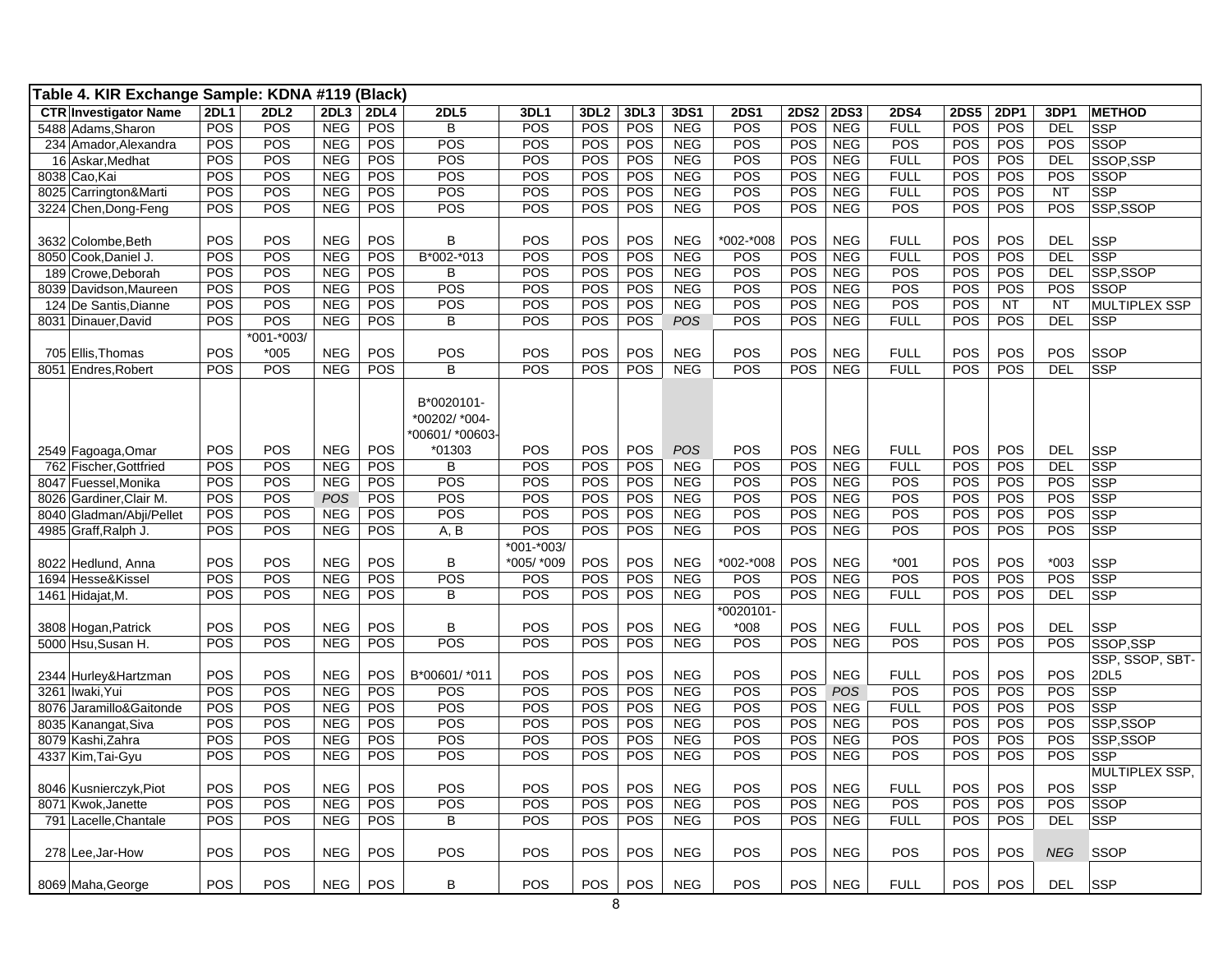| Table 4. KIR Exchange Sample: KDNA #119 (Black) |             |      |            |                 |                                                                |        |                  |           |            |             |             |             |                 |             |            |            |               |
|-------------------------------------------------|-------------|------|------------|-----------------|----------------------------------------------------------------|--------|------------------|-----------|------------|-------------|-------------|-------------|-----------------|-------------|------------|------------|---------------|
| <b>CTR Investigator Name</b>                    | <b>2DL1</b> | 2DL2 | 2DL3       | <b>2DL4</b>     | <b>2DL5</b>                                                    | 3DL1   | 3DL <sub>2</sub> | 3DL3      | 3DS1       | <b>2DS1</b> | <b>2DS2</b> | <b>2DS3</b> | <b>2DS4</b>     | <b>2DS5</b> | 2DP1       | 3DP1       | <b>METHOD</b> |
| 8067 Marino, Susan R.                           | POS         | POS  | POS        | <b>POS</b>      | POS                                                            | POS    | POS              | POS       | <b>NEG</b> | POS         | POS         | <b>NEG</b>  | POS             | POS         | POS        | POS        | SSP,SSOP      |
| 5142 Marsh, Steven                              | POS         | POS  | <b>NEG</b> | POS             | <b>POS</b>                                                     | POS    | POS              | POS       | <b>NEG</b> | POS         | POS         | <b>NEG</b>  | $*001$          | POS         | POS        | $*003$     | <b>SSP</b>    |
| 8073 Mats, Bengtsson                            | POS         | POS  | <b>NEG</b> | POS             | POS                                                            | POS    | POS              | POS       | <b>NEG</b> | POS         | POS         | <b>NEG</b>  | POS             | POS         | POS        | POS        | <b>SSP</b>    |
| 733 Mytilineos, Joanni                          | POS         | POS  | <b>NEG</b> | POS             | <b>POS</b>                                                     | POS    | POS              | POS       | <b>NEG</b> | POS         | POS         | <b>NEG</b>  | POS             | POS         | POS        | POS        | <b>SSP</b>    |
| 5231 Nelson, Karen                              | POS         | POS  | <b>NEG</b> | POS             | POS                                                            | POS    | POS              | POS       | <b>NEG</b> | POS         | POS         | <b>NEG</b>  | <b>POS</b>      | POS         | POS        | POS        | SSO           |
| 8082 Nikaein, Afzal                             | POS         | POS  | <b>NEG</b> | POS             | A, B                                                           | $*001$ | POS              | POS       | <b>NEG</b> | $*002$      | POS         | <b>NEG</b>  | $*001$          | POS         | POS        | POS        | <b>SSP</b>    |
| 3966 Permpikul&Vejba                            | POS         | POS  | <b>NEG</b> | POS             | <b>POS</b>                                                     | POS    | POS              | POS       | <b>NEG</b> | POS         | POS         | <b>NEG</b>  | POS             | POS         | POS        | POS        | <b>SSP</b>    |
| 3753 Reed&Rajalingam                            | POS         | POS  | <b>NEG</b> | POS             | POS                                                            | POS    | POS              | POS       | <b>NEG</b> | POS         | POS         | <b>NEG</b>  | POS             | POS         | POS        | POS        | SSOP,SSP      |
| 8064 Roberts, Chrissy                           |             |      |            |                 |                                                                |        |                  |           |            |             |             |             |                 |             |            |            | WGA-SSP       |
| 8060 Rost&Klein                                 | POS         | POS  | <b>NEG</b> | POS             | POS                                                            | POS    | POS              | POS       | <b>NEG</b> | POS         | POS         | <b>NEG</b>  | POS             | POS         | POS        | POS        | <b>SSOP</b>   |
| 4251 Schiller, Jennifer                         | POS         | POS  | <b>NEG</b> | POS             | <b>POS</b>                                                     | POS    | POS              | POS       | <b>NEG</b> | POS         | POS         | <b>NEG</b>  | POS             | POS         | POS        | POS        | <b>SSOP</b>   |
| 3410 Schroeder.M.L                              | POS         | POS  | <b>NEG</b> | POS             | B                                                              | POS    | POS              | POS       | <b>NEG</b> | POS         | POS         | <b>NEG</b>  | <b>FULL</b>     | POS         | POS        | <b>DEL</b> | <b>SSP</b>    |
| 1426 Senitzer, David                            | POS         | POS  | <b>NEG</b> | POS             | B*003/ *006                                                    | $*006$ | POS              | POS       | <b>NEG</b> | POS         | POS         | <b>NEG</b>  | <b>FULL</b>     | POS         | POS        | POS        | MULTIPLEX SSP |
|                                                 |             |      |            |                 |                                                                |        |                  |           |            |             |             |             |                 |             |            |            |               |
| 1108 Sutherland, Leslie                         | POS         | POS  | <b>NEG</b> | POS             | POS                                                            | POS    | POS              | POS       | <b>NEG</b> | POS         | POS         | <b>NEG</b>  | <b>FULL</b>     | POS         | POS        | POS        | <b>SSOP</b>   |
| 2518 Tambur.Anat                                | POS         | POS  | <b>NEG</b> | POS             | POS                                                            | POS    | POS              | POS       | <b>NEG</b> | POS         | POS         | <b>NEG</b>  | POS             | POS         | POS        | POS        | <b>SSOP</b>   |
|                                                 |             |      |            |                 |                                                                |        |                  |           |            |             |             |             |                 |             |            | FULL,      |               |
| 769 Tavoularis, Sofia                           | POS         | POS  | <b>NEG</b> | POS             | B                                                              | POS    | <b>POS</b>       | POS       | <b>NEG</b> | POS         | POS         | <b>NEG</b>  | <b>FULL</b>     | POS         | POS        | <b>DEL</b> | SSOP,SSP      |
|                                                 |             |      |            |                 | B*0020101-<br>*00202/ *004-<br>*00601/ *00603<br>*01303/ *003/ |        |                  |           |            |             |             |             |                 |             |            |            |               |
| 747 Tiercy, Jean-Marie                          | POS         | POS  | <b>NEG</b> | POS             | *00602                                                         | POS    | POS              | POS       | <b>NEG</b> | POS         | POS         | <b>NEG</b>  | <b>FULL</b>     | POS         | POS        | <b>DEL</b> | <b>SSP</b>    |
| 5451 Tilanus, Marcel G.J                        | POS         | POS  | <b>NEG</b> | POS             | POS                                                            | POS    | POS              | POS       | <b>NEG</b> | POS         | POS         | <b>NEG</b>  | POS             | POS         | POS        | POS        | <b>SSOP</b>   |
| 4021 Trachtenberg, Eliz                         | POS         | POS  | <b>NEG</b> | POS             | POS                                                            | POS    | POS              | POS       | <b>NEG</b> | POS         | <b>POS</b>  | <b>NEG</b>  | POS             | POS         | POS        | POS        | <b>SSP</b>    |
| 8024 Trowsdale, John                            | POS         | POS  | <b>NEG</b> | <b>NT</b>       | <b>POS</b>                                                     | POS    | <b>NT</b>        | <b>NT</b> | <b>NEG</b> | *004/ *008  | POS         | <b>NEG</b>  | <b>FULL</b>     | POS         | POS        | <b>DEL</b> | <b>SSP</b>    |
|                                                 |             |      |            |                 |                                                                |        |                  |           |            |             |             |             | *001/ *011/     |             |            |            |               |
| 5462 Turner, E.V.                               | POS         | POS  | <b>NEG</b> | POS             | B                                                              | POS    | POS              | POS       | <b>NEG</b> | *002-*008   | POS         | <b>NEG</b>  | $*014$ / $*015$ | POS         | POS        | POS        | <b>SSP</b>    |
| 8053 Tyan/Fernandez-Vin                         | POS         | POS  | <b>NEG</b> | <b>POS</b>      | $\overline{B}$                                                 | POS    | <b>POS</b>       | POS       | <b>NEG</b> | POS         | <b>POS</b>  | <b>NEG</b>  | *001/ *002      | POS         | POS        | $*003$     | SSP,SSOP      |
| 8028 Uhrberg, Markus                            | POS         | POS  | <b>NEG</b> | $\overline{NT}$ | POS                                                            | POS    | POS              | NT        | <b>NEG</b> | POS         | POS         | <b>NEG</b>  | <b>POS</b>      | POS         | <b>NT</b>  | <b>NT</b>  | <b>SSP</b>    |
| 3775 Vidan-Jeras, Blan                          | <b>POS</b>  | POS  | <b>NEG</b> | <b>POS</b>      | <b>POS</b>                                                     | POS    | POS              | POS       | <b>NEG</b> | POS         | <b>POS</b>  | <b>NEG</b>  | <b>POS</b>      | <b>POS</b>  | <b>POS</b> | <b>POS</b> | <b>SSP</b>    |
| 8023 Vilches, Carlos                            | POS         | POS  | <b>NEG</b> | POS             | POS                                                            | POS    | POS              | POS       | <b>NEG</b> | POS         | <b>POS</b>  | <b>NEG</b>  | <b>FULL</b>     | POS         | POS        | <b>DEL</b> | <b>SSP</b>    |
| 1466 Yu, Neng                                   | POS         | POS  | <b>NEG</b> | <b>POS</b>      | <b>POS</b>                                                     | POS    | POS              | POS       | NEG        | POS         | <b>POS</b>  | NEG         | <b>POS</b>      | POS         | POS        | POS        | <b>SSOP</b>   |
| 5282 Yu, Neng                                   | POS         | POS  | <b>NEG</b> | POS             | B                                                              | POS    | POS              | POS       | <b>NEG</b> | POS         | POS         | <b>NEG</b>  | <b>FULL</b>     | POS         | POS        | <b>DEL</b> | <b>SSP</b>    |
| 713 Zachary, Andrea                             | POS         | POS  | <b>NEG</b> | POS             | B                                                              | POS    | POS              | POS       | <b>NEG</b> | POS         | <b>POS</b>  | <b>NEG</b>  | <b>FULL</b>     | POS         | POS        | DEL        | SSOP          |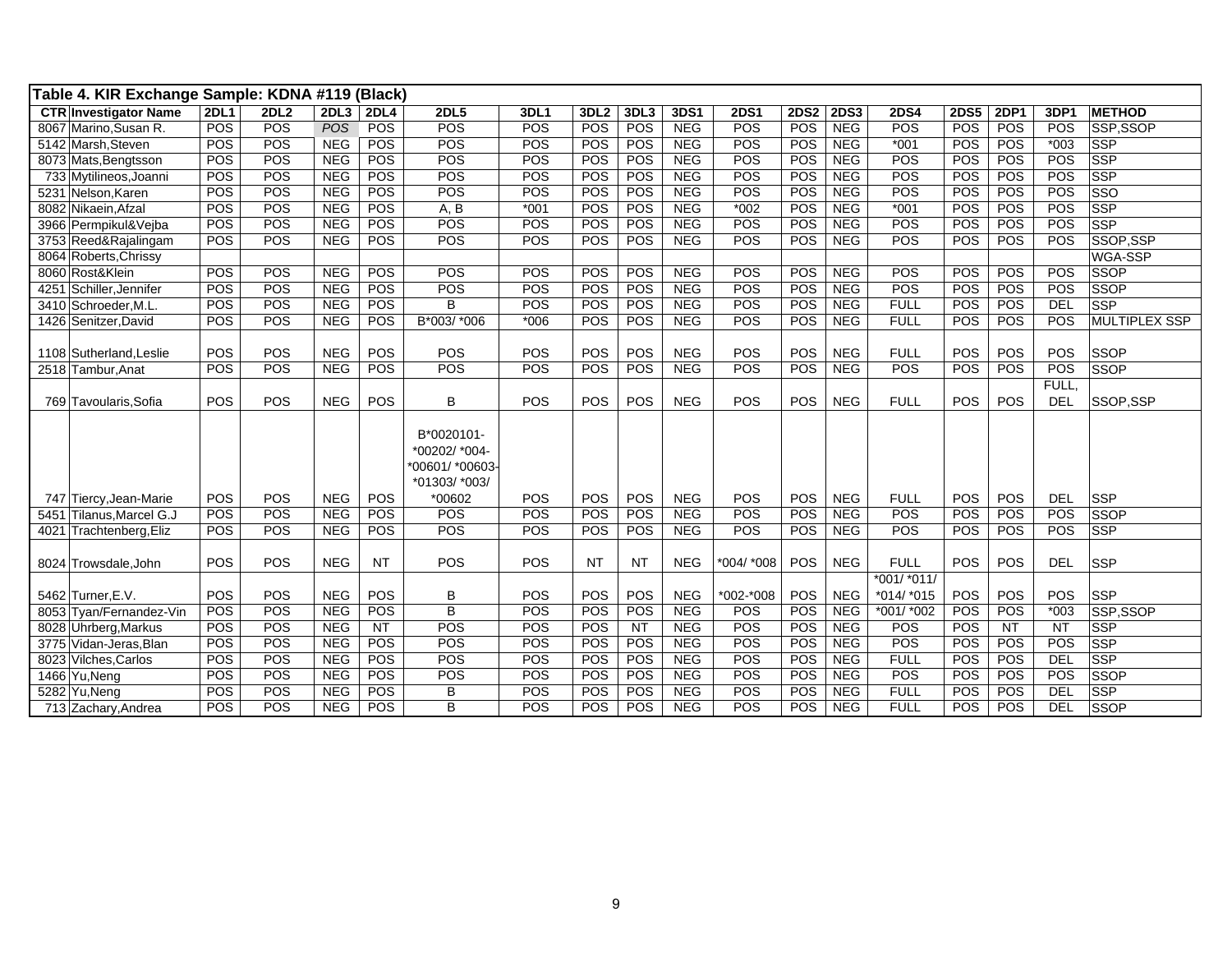| Table 5. KIR Exchange Sample: KDNA #120 |             |            |            |             |             |            |                  |            |            |             |             |             |             |             |             |            |                      |
|-----------------------------------------|-------------|------------|------------|-------------|-------------|------------|------------------|------------|------------|-------------|-------------|-------------|-------------|-------------|-------------|------------|----------------------|
| <b>CTR Investigator Name</b>            | <b>2DL1</b> | 2DL2       | 2DL3       | <b>2DL4</b> | <b>2DL5</b> | 3DL1       | 3DL <sub>2</sub> | 3DL3       | 3DS1       | <b>2DS1</b> | <b>2DS2</b> | <b>2DS3</b> | <b>2DS4</b> | <b>2DS5</b> | <b>2DP1</b> | 3DP1       | <b>METHOD</b>        |
| 5488 Adams, Sharon                      | POS         | POS        | <b>NEG</b> | POS         | POS         | POS        | POS              | POS        | POS        | POS         | POS         | POS         | <b>FULL</b> | POS         | POS         | <b>DEL</b> | <b>SSP</b>           |
| 234 Amador, Alexandra                   | POS         | POS        | <b>NEG</b> | POS         | POS         | POS        | POS              | POS        | POS        | POS         | POS         | POS         | POS         | POS         | POS         | POS        | <b>SSOP</b>          |
| 16 Askar, Medhat                        | POS         | POS        | POS        | POS         | A, B        | POS        | POS              | POS        | POS        | POS         | POS         | POS         | <b>FULL</b> | POS         | POS         | <b>DEL</b> | SSOP,SSP             |
| 8038 Cao, Kai                           | POS         | POS        | <b>NEG</b> | POS         | POS         | POS        | POS              | POS        | POS        | POS         | POS         | POS         | POS         | POS         | POS         | POS        | <b>SSOP</b>          |
| 8025 Carrington&Marti                   | POS         | POS        | <b>NEG</b> | POS         | POS         | POS        | POS              | POS        | POS        | POS         | POS         | POS         | <b>FULL</b> | POS         | POS         | <b>NT</b>  | <b>SSP</b>           |
| 785 Chan, Soh Ha                        |             |            |            |             |             |            |                  |            |            |             |             |             |             |             |             |            | RT-PCR               |
| 3224 Chen, Dong-Feng                    | POS         | POS        | <b>NEG</b> | POS         | POS         | POS        | <b>POS</b>       | POS        | POS        | POS         | POS         | <b>POS</b>  | POS         | POS         | POS         | POS        | SSP,SSOP             |
|                                         |             |            |            |             |             |            |                  |            |            |             |             |             |             |             |             |            |                      |
| 3632 Colombe, Beth                      | POS         | POS        | <b>NEG</b> | POS         | A, B        | POS        | <b>POS</b>       | POS        | POS        | *002-*008   | POS         | POS         | <b>FULL</b> | POS         | POS         | <b>DEL</b> | <b>SSP</b>           |
| 8050 Cook, Daniel J.                    | POS         | POS        | <b>NEG</b> | POS         | POS         | POS        | POS              | POS        | POS        | POS         | POS         | POS         | <b>FULL</b> | POS         | POS         | <b>DEL</b> | <b>SSP</b>           |
| 189 Crowe, Deborah                      | POS         | POS        | <b>NEG</b> | POS         | POS         | POS        | POS              | POS        | POS        | NEG         | POS         | POS         | <b>FULL</b> | POS         | POS         | DEL        | SSP,SSOP             |
| 8039 Davidson, Maureen                  | POS         | POS        | <b>NEG</b> | POS         | POS         | POS        | POS              | POS        | POS        | POS         | POS         | POS         | POS         | POS         | POS         | POS        | <b>SSOP</b>          |
| 124 De Santis, Dianne                   | POS         | POS        | <b>NEG</b> | POS         | POS         | POS        | POS              | POS        | POS        | POS         | POS         | POS         | POS         | POS         | NT          | <b>NT</b>  | <b>MULTIPLEX SSP</b> |
| 8031 Dinauer, David                     | POS         | POS        | <b>NEG</b> | POS         | A, B        | POS        | POS              | POS        | POS        | POS         | POS         | POS         | <b>FULL</b> | POS         | POS         | <b>DEL</b> | <b>SSP</b>           |
|                                         |             | $*001 -$   |            |             |             |            |                  |            |            |             |             |             |             |             |             |            |                      |
|                                         |             | $*003/$    |            |             |             |            |                  |            |            |             |             |             |             |             |             |            |                      |
| 705 Ellis, Thomas                       | POS         | $*005$     | <b>NEG</b> | POS         | POS         | POS        | <b>POS</b>       | POS        | POS        | POS         | POS         | POS         | <b>FULL</b> | POS         | <b>POS</b>  | <b>POS</b> | <b>SSOP</b>          |
| 8051 Endres, Robert                     | POS         | POS        | <b>NEG</b> | POS         | A, B        | POS        | POS              | POS        | POS        | POS         | POS         | POS         | <b>FULL</b> | POS         | POS         | <b>DEL</b> | <b>SSP</b>           |
| 2549 Fagoaga, Omar                      | POS         | POS        | <b>NEG</b> | POS         | A, B        | POS        | POS              | POS        | POS        | POS         | POS         | POS         | <b>FULL</b> | POS         | POS         | DEL        | <b>SSP</b>           |
| 762 Fischer, Gottfried                  | POS         | POS        | <b>NEG</b> | POS         | POS         | POS        | POS              | POS        | POS        | POS         | POS         | POS         | <b>FULL</b> | POS         | POS         | <b>DEL</b> | <b>SSP</b>           |
| 8047 Fuessel, Monika                    | POS         | POS        | <b>NEG</b> | POS         | POS         | POS        | POS              | POS        | POS        | POS         | POS         | POS         | POS         | POS         | POS         | POS        | <b>SSP</b>           |
| 8026 Gardiner, Clair M.                 | POS         | POS        | <b>NEG</b> | POS         | POS         | POS        | POS              | POS        | POS        | POS         | POS         | POS         | POS         | POS         | POS         | POS        | <b>SSP</b>           |
| 8040 Gladman/Abji/Pellet                | POS         | <b>POS</b> | <b>NEG</b> | <b>NEG</b>  | POS         | POS        | POS              | POS        | POS        | POS         | POS         | POS         | POS         | POS         | POS         | POS        | <b>SSP</b>           |
| 4985 Graff, Ralph J.                    | POS         | POS        | <b>NEG</b> | POS         | A, B        | POS        | POS              | POS        | POS        | POS         | POS         | POS         | POS         | POS         | POS         | POS        | <b>SSP</b>           |
|                                         |             |            |            |             |             | *001-*003/ |                  |            |            |             |             |             |             |             |             |            |                      |
| 8022 Hedlund, Anna                      | POS         | POS        | <b>NEG</b> | POS         | A, B        | *005/ *009 | POS              | POS        | POS        | *002-*008   | POS         | POS         | $*001$      | POS         | POS         | $*003$     | <b>SSP</b>           |
| 1694 Hesse&Kissel                       | POS         | POS        | <b>NEG</b> | POS         | POS         | POS        | POS              | POS        | POS        | POS         | POS         | POS         | POS         | POS         | POS         | POS        | <b>SSP</b>           |
| 1461 Hidajat, M.                        | POS         | POS        | <b>NEG</b> | POS         | <b>NEG</b>  | POS        | POS              | POS        | POS        | POS         | POS         | POS         | <b>FULL</b> | POS         | POS         | <b>DEL</b> | <b>SSP</b>           |
|                                         |             |            |            |             |             |            |                  |            |            | *0020101-   |             |             |             |             |             |            |                      |
| 3808 Hogan, Patrick                     | POS         | POS        | <b>NEG</b> | POS         | A, B        | POS        | POS              | POS        | POS        | $*008$      | POS         | POS         | <b>FULL</b> | POS         | POS         | <b>DEL</b> | <b>SSP</b>           |
| 5000 Hsu, Susan H.                      | POS         | <b>POS</b> | NEG        | POS         | POS         | <b>POS</b> | <b>POS</b>       | POS        | POS        | POS         | <b>POS</b>  | <b>POS</b>  | POS         | POS         | POS         | POS        | SSOP,SSP             |
|                                         |             |            |            |             | A*00101,    |            |                  |            |            |             |             |             |             |             |             |            | SSP, SSOP, SBT-      |
| 2344 Hurley&Hartzman                    | POS         | POS        | <b>NEG</b> | POS         | B*00201     | POS        | POS              | POS        | POS        | POS         | POS         | POS         | <b>FULL</b> | POS         | POS         | POS        | 2DL5                 |
| 3261 Iwaki, Yui                         | POS         | POS        | <b>NEG</b> | POS         | POS         | POS        | POS              | POS        | POS        | POS         | POS         | POS         | POS         | POS         | POS         | POS        | <b>SSP</b>           |
|                                         |             |            |            |             |             |            |                  |            |            |             |             |             |             |             |             |            |                      |
| 8076 Jaramillo&Gaitonde                 | POS         | POS        | <b>NEG</b> | POS         | POS         | POS        | POS              | POS        | POS        | POS         | POS         | POS         | <b>FULL</b> | POS         | POS         | POS        | <b>SSP</b>           |
| 8035 Kanangat, Siva                     | POS         | POS        | <b>NEG</b> | POS         | POS         | POS        | <b>POS</b>       | POS        | <b>NEG</b> | POS         | POS         | POS         | POS         | POS         | POS         | POS        | SSP,SSOP             |
| 8079 Kashi, Zahra                       | POS         | POS        | <b>NEG</b> | POS         | POS         | POS        | POS              | POS        | POS        | POS         | POS         | POS         | POS         | POS         | POS         | POS        | SSP,SSOP             |
| 4337 Kim, Tai-Gyu                       | POS         | POS        | <b>NEG</b> | POS         | POS         | POS        | POS              | POS        | POS        | POS         | POS         | POS         | POS         | POS         | POS         | POS        | <b>SSP</b>           |
|                                         |             |            |            |             |             |            |                  |            |            |             |             |             |             |             |             |            | MULTIPLEX SSP,       |
| 8046 Kusnierczyk, Piot                  | POS         | POS        | <b>NEG</b> | POS         | POS         | POS        | POS              | POS        | POS        | POS         | POS         | POS         | <b>FULL</b> | POS         | POS         | POS        | <b>SSP</b>           |
| 8071 Kwok, Janette                      | POS         | POS        | NEG        | POS         | POS         | POS        | POS              | POS        | POS        | POS         | POS         | POS         | POS         | POS         | POS         | POS        | <b>SSOP</b>          |
| 791 Lacelle, Chantale                   | POS         | POS        | <b>NEG</b> | POS         | A, B        | POS        | POS              | POS        | POS        | POS         | POS         | POS         | <b>FULL</b> | POS         | POS         | <b>DEL</b> | <b>SSP</b>           |
| 278 Lee, Jar-How                        | POS         | POS        | NEG        | POS         | POS         | POS        | POS              | POS        | POS        | POS         | <b>POS</b>  | POS         | POS         | POS         | POS         | POS        | <b>SSOP</b>          |
| 8069 Maha, George                       | POS         | <b>POS</b> | <b>NEG</b> | POS         | A, B        | POS        | POS              | POS        | POS        | POS         | POS         | POS         | <b>FULL</b> | POS         | POS         | <b>DEL</b> | <b>SSP</b>           |
| 8067 Marino, Susan R.                   | POS         | POS        | <b>POS</b> | POS         | POS         | POS        | POS              | <b>POS</b> | POS        | POS         | <b>POS</b>  | POS         | POS         | POS         | POS         | POS        | SSP,SSOP             |
|                                         |             |            |            |             |             |            |                  |            |            |             |             |             |             |             |             |            |                      |
| 5142 Marsh, Steven                      | POS         | POS        | <b>NEG</b> | POS         | POS         | POS        | POS              | POS        | POS        | POS         | POS         | $*00103$    | $*001$      | POS         | POS         | $*003$     | <b>SSP</b>           |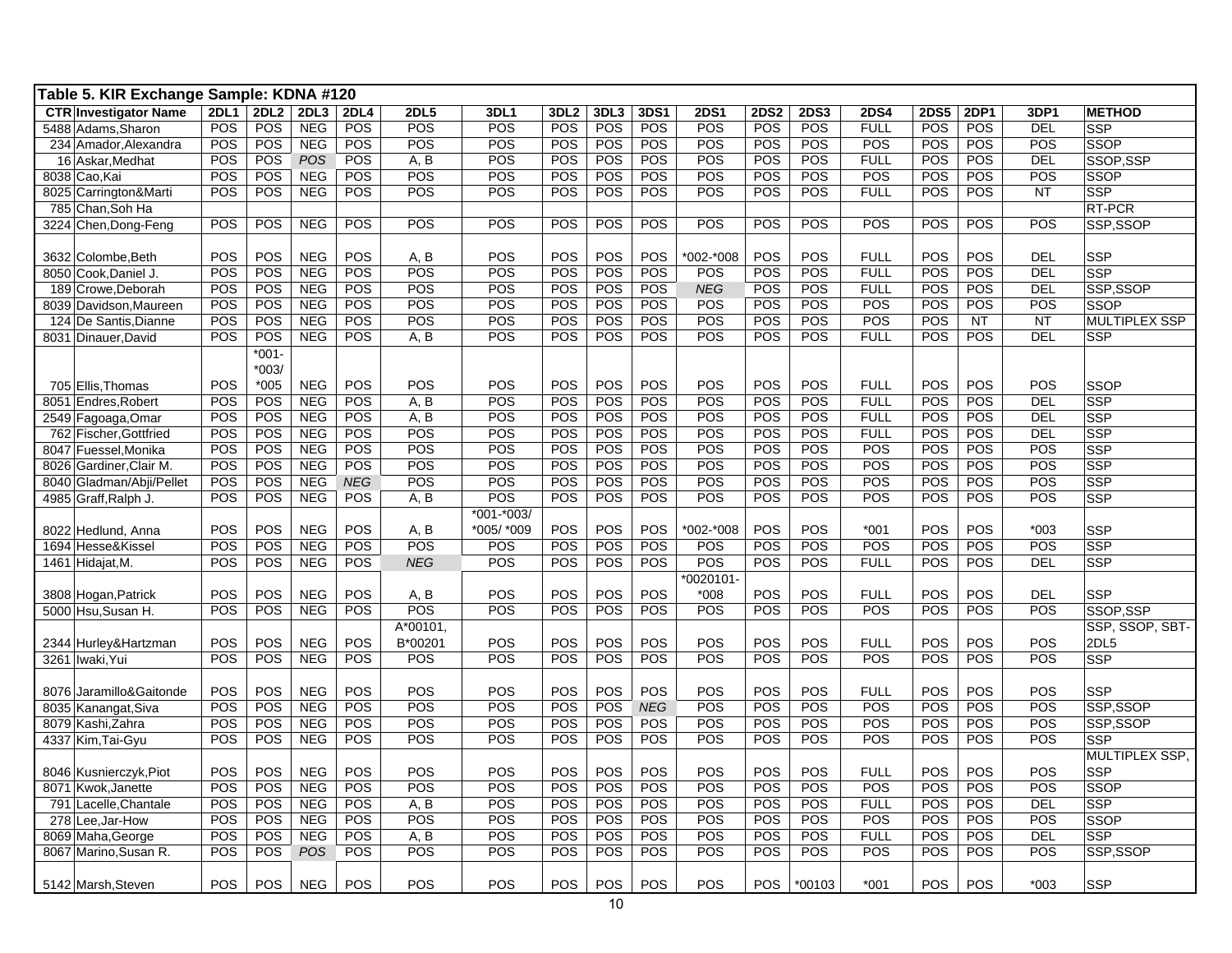|      | Table 5. KIR Exchange Sample: KDNA #120            |             |                  |            |             |                                                                                      |        |                  |           |      |             |             |             |               |             |             |            |                      |
|------|----------------------------------------------------|-------------|------------------|------------|-------------|--------------------------------------------------------------------------------------|--------|------------------|-----------|------|-------------|-------------|-------------|---------------|-------------|-------------|------------|----------------------|
|      | <b>CTR Investigator Name</b>                       | <b>2DL1</b> | 2DL <sub>2</sub> | 2DL3       | <b>2DL4</b> | <b>2DL5</b>                                                                          | 3DL1   | 3DL <sub>2</sub> | 3DL3      | 3DS1 | <b>2DS1</b> | <b>2DS2</b> | <b>2DS3</b> | <b>2DS4</b>   | <b>2DS5</b> | <b>2DP1</b> | 3DP1       | <b>METHOD</b>        |
|      | 8073 Mats, Bengtsson                               | POS         | <b>POS</b>       | <b>NEG</b> | POS         | POS                                                                                  | POS    | POS              | POS       | POS  | <b>POS</b>  | POS         | POS         | POS           | POS         | POS         | POS        | <b>SSP</b>           |
|      | 733 Mytilineos, Joanni                             | POS         | POS              | <b>NEG</b> | POS         | POS                                                                                  | POS    | POS              | POS       | POS  | POS         | POS         | <b>POS</b>  | POS           | POS         | POS         | POS        | <b>SSP</b>           |
|      | 5231 Nelson, Karen                                 | POS         | POS              | <b>NEG</b> | POS         | POS                                                                                  | POS    | POS              | POS       | POS  | POS         | POS         | POS         | POS           | POS         | POS         | POS        | SSO                  |
|      | 8082 Nikaein, Afzal                                | POS         | POS              | <b>NEG</b> | POS         | A, B                                                                                 | $*001$ | POS              | POS       | POS  | $*002$      | POS         | POS         | $*001$        | POS         | POS         | POS        | <b>SSP</b>           |
|      | 3966 Permpikul&Vejba                               | POS         | POS              | <b>NEG</b> | POS         | POS                                                                                  | POS    | POS              | POS       | POS  | POS         | POS         | POS         | POS           | POS         | POS         | POS        | <b>SSP</b>           |
|      | 3753 Reed&Rajalingam                               | POS         | <b>POS</b>       | <b>NEG</b> | POS         | POS                                                                                  | POS    | POS              | POS       | POS  | POS         | POS         | POS         | POS           | POS         | POS         | POS        | SSOP.SSP             |
|      | 8060 Rost&Klein                                    | POS         | POS              | <b>NEG</b> | POS         | POS                                                                                  | POS    | POS              | POS       | POS  | POS         | POS         | POS         | POS           | POS         | POS         | POS        | <b>SSOP</b>          |
|      | 4251 Schiller, Jennifer                            | POS         | POS              | <b>NEG</b> | POS         | POS                                                                                  | POS    | POS              | POS       | POS  | POS         | POS         | POS         | POS           | POS         | POS         | POS        | <b>SSOP</b>          |
|      | 3410 Schroeder, M.L.                               | POS         | POS              | <b>NEG</b> | POS         | A, B                                                                                 | POS    | POS              | POS       | POS  | POS         | POS         | POS         | <b>FULL</b>   | POS         | POS         | <b>DEL</b> | <b>SSP</b>           |
|      | 1426 Senitzer, David                               | POS         | POS              | <b>NEG</b> | POS         | POS                                                                                  | *01502 | POS              | POS       | POS  | POS         | POS         | POS         | <b>FULL</b>   | POS         | POS         | POS        | <b>MULTIPLEX SSP</b> |
|      | 1108 Sutherland, Leslie                            | POS         | <b>POS</b>       | <b>NEG</b> | POS         | POS                                                                                  | POS    | POS              | POS       | POS  | <b>POS</b>  | POS         | POS         | <b>FULL</b>   | POS         | POS         | POS        | <b>SSOP</b>          |
|      | 2518 Tambur, Anat                                  | POS         | POS              | <b>NEG</b> | POS         | POS                                                                                  | POS    | POS              | POS       | POS  | POS         | POS         | <b>POS</b>  | POS           | POS         | POS         | POS        | <b>SSOP</b>          |
|      | 769 Tavoularis, Sofia                              | POS         | <b>POS</b>       | <b>NEG</b> | POS         | A, B                                                                                 | POS    | POS              | POS       | POS  | POS         | <b>POS</b>  | POS         | <b>FULL</b>   | <b>POS</b>  | POS         | FULL, DEL  | SSOP.SSP             |
|      |                                                    | POS         | POS              | <b>NEG</b> | POS         | A*0010102-<br>*01202,<br>B*0020101<br>*002002/<br>*004-*00602/<br>$*00603-$<br>*1303 | POS    | POS              | POS       | POS  | <b>POS</b>  | POS         | POS         | <b>FULL</b>   | POS         | POS         | <b>DEL</b> | <b>SSP</b>           |
|      | 747 Tiercy, Jean-Marie<br>5451 Tilanus, Marcel G.J | POS         | POS              | <b>NEG</b> | POS         | POS                                                                                  | POS    | POS              | POS       | POS  | POS         | POS         | POS         | POS           | POS         | POS         | POS        | <b>SSOP</b>          |
| 4021 | Trachtenberg, Eliz                                 | POS         | POS              | <b>NEG</b> | <b>POS</b>  | POS                                                                                  | POS    | POS              | POS       | POS  | POS         | POS         | <b>POS</b>  | POS           | POS         | POS         | POS        | <b>SSP</b>           |
|      | 8024 Trowsdale, John                               | POS         | <b>POS</b>       | <b>NEG</b> | <b>NT</b>   | POS                                                                                  | POS    | <b>NT</b>        | <b>NT</b> | POS  | <b>POS</b>  | POS         | <b>POS</b>  | <b>FULL</b>   | POS         | POS         | <b>DEL</b> | <b>SSP</b>           |
|      |                                                    |             |                  |            |             |                                                                                      |        |                  |           |      |             |             |             | $*001/*011/*$ |             |             |            |                      |
|      | 5462 Turner, E.V.                                  | POS         | POS              | <b>NEG</b> | POS         | A, B                                                                                 | POS    | POS              | POS       | POS  | *002-*008   | POS         | POS         | 014/ *015     | POS         | POS         | POS        | <b>SSP</b>           |
|      | 8053 Tyan/Fernandez-Vin                            | POS         | <b>POS</b>       | <b>NEG</b> | POS         | A, B                                                                                 | POS    | POS              | POS       | POS  | <b>POS</b>  | POS         | POS         | *001/ *002    | POS         | POS         | $*003$     | SSP,SSOP             |
|      | 8028 Uhrberg, Markus                               | POS         | <b>POS</b>       | <b>NEG</b> | <b>NT</b>   | POS                                                                                  | POS    | POS              | <b>NT</b> | POS  | <b>POS</b>  | POS         | POS         | POS           | POS         | <b>NT</b>   | <b>NT</b>  | <b>SSP</b>           |
|      | 3775 Vidan-Jeras, Blan                             | POS         | POS              | <b>NEG</b> | POS         | POS                                                                                  | POS    | POS              | POS       | POS  | POS         | POS         | <b>POS</b>  | POS           | POS         | POS         | POS        | <b>SSP</b>           |
|      | 8023 Vilches, Carlos                               | POS         | POS              | <b>NEG</b> | POS         | POS                                                                                  | POS    | POS              | POS       | POS  | <b>POS</b>  | POS         | POS         | <b>FULL</b>   | POS         | POS         | <b>DEL</b> | <b>SSP</b>           |
|      | 1466 Yu, Neng                                      | POS         | <b>POS</b>       | <b>NEG</b> | POS         | POS                                                                                  | POS    | POS              | POS       | POS  | <b>POS</b>  | POS         | <b>POS</b>  | POS           | POS         | <b>POS</b>  | POS        | <b>SSOP</b>          |
|      | 5282 Yu.Nena                                       | POS         | POS              | <b>NEG</b> | POS         | POS                                                                                  | POS    | POS              | POS       | POS  | POS         | POS         | POS         | <b>FULL</b>   | POS         | POS         | <b>DEL</b> | <b>SSP</b>           |
|      | 713 Zachary, Andrea                                | POS         | <b>POS</b>       | <b>NEG</b> | POS         | A, B                                                                                 | POS    | POS              | POS       | POS  | POS         | POS         | POS         | <b>FULL</b>   | POS         | POS         | <b>DEL</b> | <b>SSOP</b>          |